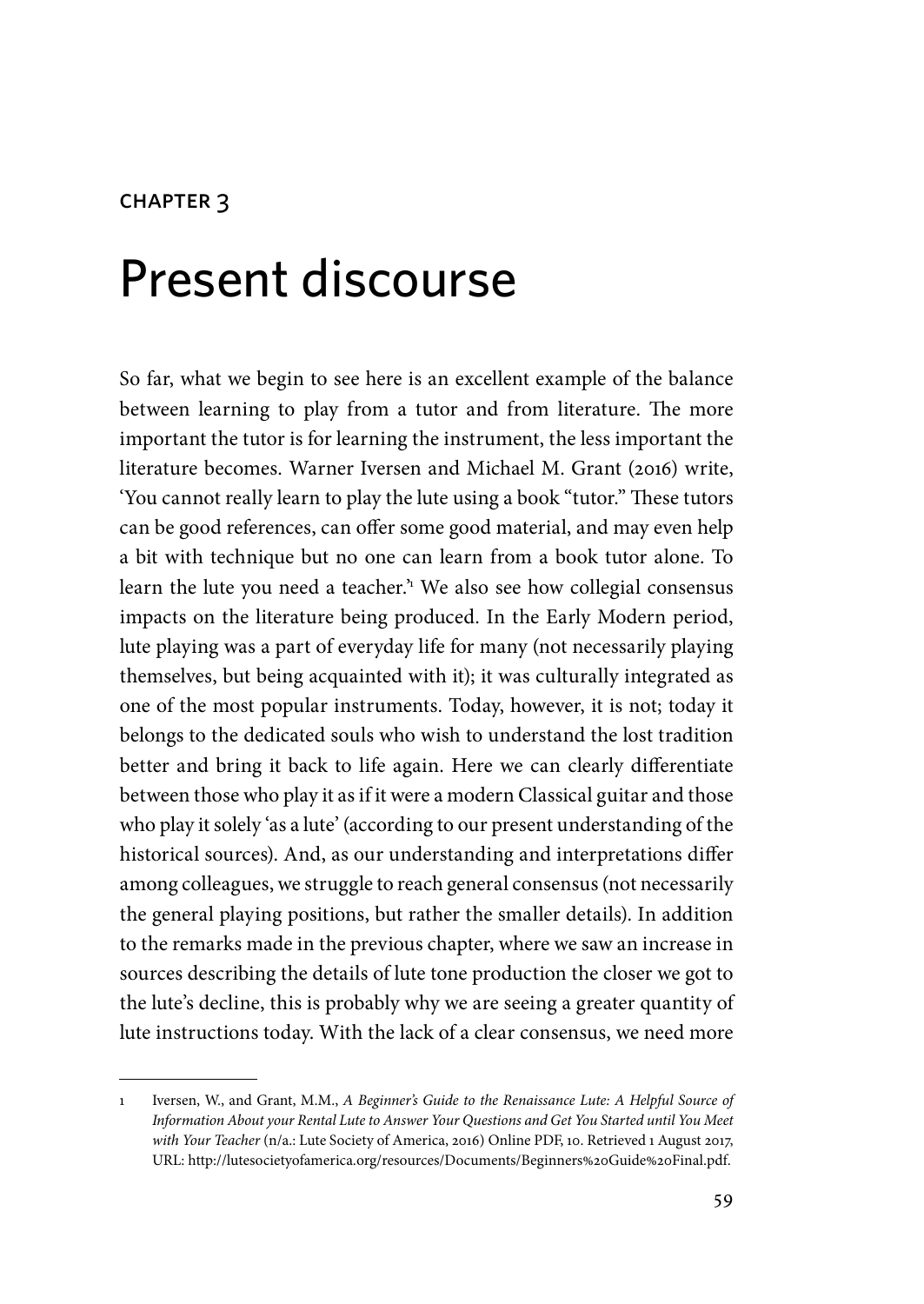contributions to the general lute-performance discourse. Indeed, we are not describing a present practice alone, as would be the case in the Early Modern times, but we are reconstructing and reconfiguring something distant to us — we are taking pieces of a puzzle of past practice and trying to make modern sense of it (I develop this further in Chapter 5).

In the modern literature, we find various approaches to the subject, ranging from perspectives that start with the Classical guitar point of view, through to anti-guitar perspectives which distance themselves from the instrument entirely; and historically-informed (implicitly or explicitly) to non-historically informed perspectives (i.e. 'take my word for it' sort of literature). Although the lute is a centuries old instrument, it is a fairly new phenomenon and practice. The 'modern' lute is only about 100 hundred years old. Unlike instruments such as the violin and the flute, where some major schools have been around for ages, the lute is still part of an inventive process in the making. How we understand lute tone production today is based on this modern phenomenon and the present understanding of the historical past. What is interesting to note, as we will see, is that tone production and timbre seem to be somewhat taken for granted among many modern sources. It seems often to be the case that by following the simple steps described, one automatically produces a good tone. This is not the case, however, because a good finger motion by a properly-positioned right and left hand on a properly-strung and maintained instrument can still produce unpleasant noise, for instance, from using too much muscular power. As a result, we cannot write about sound satisfactorily. We can only resort to the use of adjectives and adverbs which are culturally and historically situated. To understand the words properly we also need to understand their context. In this respect, I will not concern myself with the morphological cultural-linguistic development of the terminological practice, but rather look at instructions on how to utilise the hands, the right hand in particular, to produce tone.

One problem with lute performance literature, in general, is the lacking Open Access tradition. Availability is restricted and performers' access to information is much determined by their personal or institutional economy. This particularly relates to articles being scattered around various publication channels, often only accessible through subscriptions. The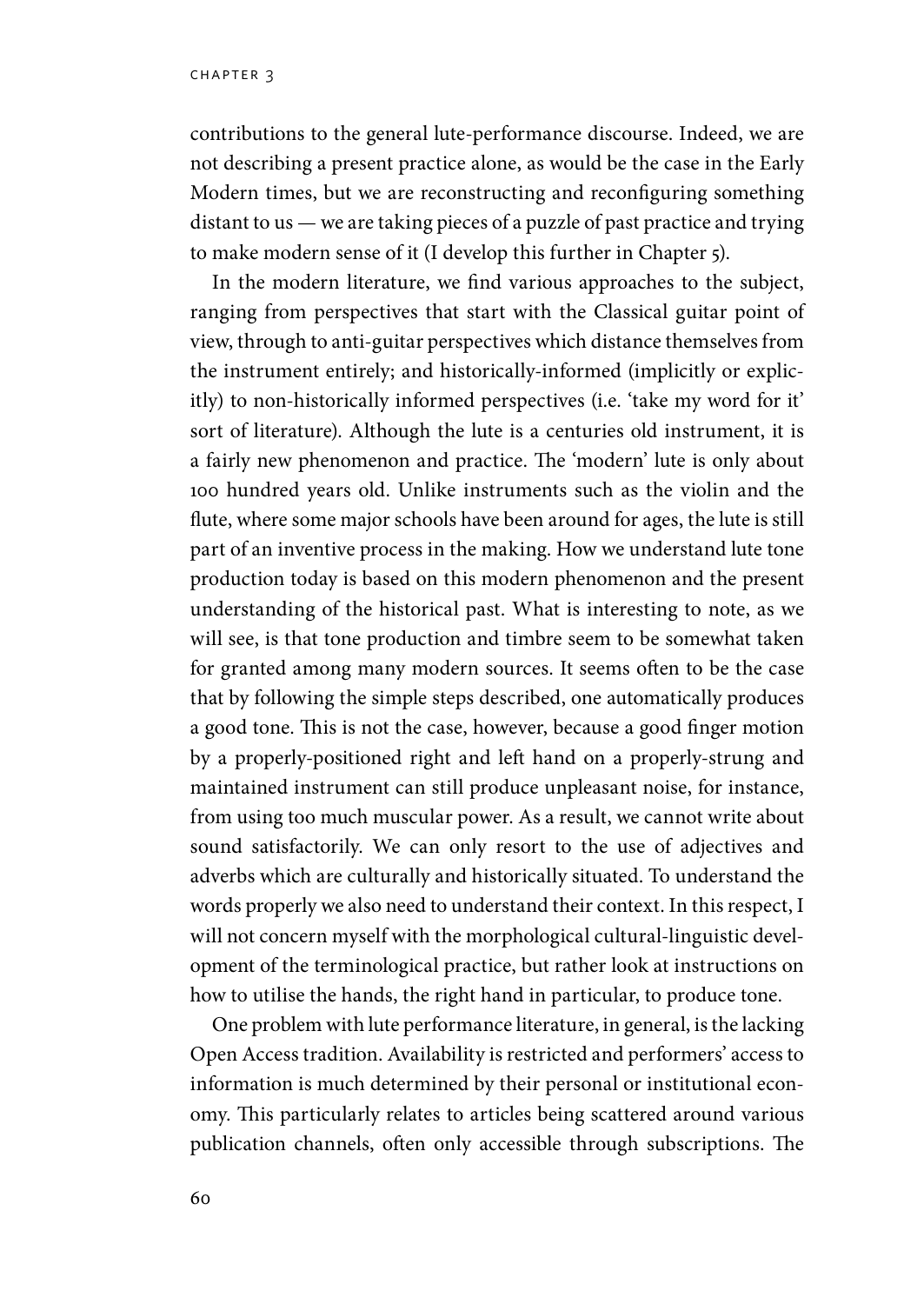cause of this is, of course, financial since most lute societies are funded through their subscribers in order to maintain any sort of publication to distribute. Although many publishers make literature freely available after a certain quarantine period, often ranging from one to three years, there are still issues related to the material risking being partly, or sometimes even fully, outdated. The discourse is then often addressed collectively in a 'public' debate through mailing-lists, but those discourses are almost completely driven and developed by a few dedicated respondents leaving the opinions and thoughts of those silent outside the debate. Some, like myself, prefer to participate inactively in such forums to get updates on the current and past discourses, without necessarily contributing through written responses. Hence, availability of information is a clear issue for those taking up the lute through literature.

In this chapter, I will differentiate between instructions addressing the thumb inside technique, here called the *Renaissance lute approach* for the ease of argument, and the thumb outside technique, or put simply, the *Baroque lute approach*. A clear difference between the two techniques is not that simple because they do not exist in a clear dichotomy, but rather in a morphological relationship. Most of the sources use this distinction themselves, however, and it will therefore serve the argument presented here well enough to separate the two concepts. I address each category of sources chronologically to unveil the development of how lute sound related to the right hand is presented and how the debate unfolds. I will start with articles and then proceed to instruction books, before ending with online sources.

# **Instruction articles**

There seems to be a clear difference between various sorts of lute journal publications. Peer-reviewed yearbooks seem to be more occupied with history, manuscripts, musical notation, etc. while quarterlies and newsletters more often cover practical topics such as performance technique, often without a proper, academic peer-review process. In this literary environment, there is therefore a practice of separating theory from performance, where articles situated between those two perspectives can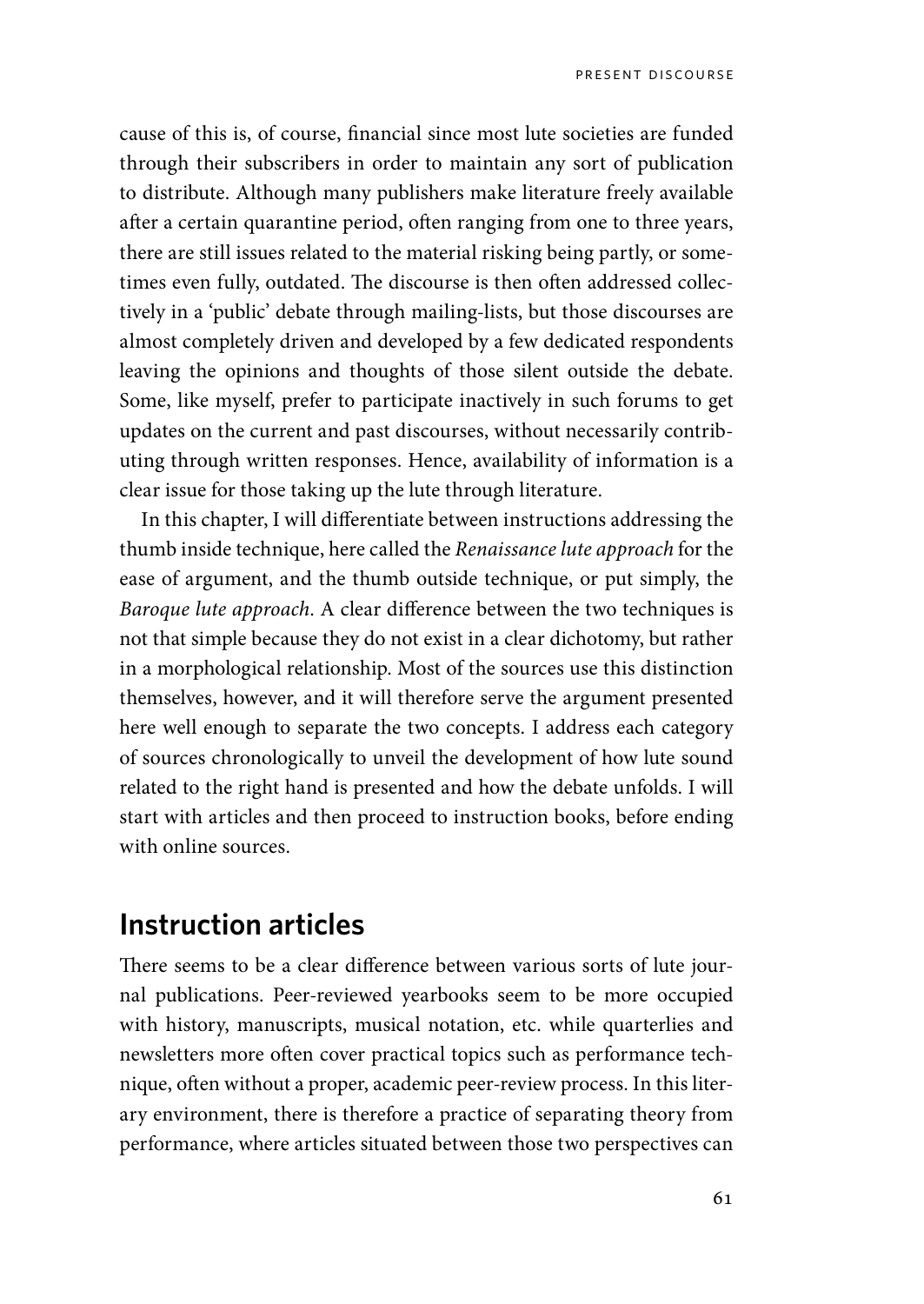find themselves 'falling between two stools,' so to speak. Publishers aside, there are examples of websites that collect various publications for the benefit of the performer and scholar, or at least point the reader in the right direction. One good example is The Lute Society of America, which provides a list of reading materials for beginners,<sup>2</sup> in which eight entries specifically treat the right hand.

As in many instances where forgotten practices are yet to be rediscovered, it is those practices that are the most different and mystical to us that receive the most attention. It is therefore no wonder that the Renaissance *figuetas* approach is the most well-covered topic in modern literature, both in articles and books. Along with the upswing in modern lute practice in the 1970s and 80s, several articles were published treating the Renaissance lute and thumb inside approach. For instance, Catherine Liddell and Robert Strizich (1976) write about what they call the thumb under technique which, according to their account, was quite new in the 70s: '[…] many players here in Europe have been experimenting with the "thumb-under" position for the right hand. The current interest in this hand position has been inspired by the playing and teaching of the German lutenist Michael Schäffer […].'3 They draw attention to several interesting perspectives. Firstly, that the hand should be placed between the bridge and the rosette with the little finger resting on the belly. Secondly, that the thumb should pluck under the fingers: 'in other words, everything your classical guitar teacher told you *not* [underlined in the original] to do!' Thirdly, they give directions regarding the thumb technique, where 'the thumb strikes more or less directly downwards, perpendicular [i.e. at a 90 degree angle] to the strings, while the index finger strikes neither [*sic*] straight up (i.e. along the strings), but in a direction between these two extremes.' What is notable here is the attempt at detailed instructions, which at the same time are somewhat diffuse. It seems as if the thumb should move alongside the soundboard rather than

<sup>2</sup> The Lute Society of America. 'LSA Articles for Beginners,' *lutesocietyofamerica.org.* Retrieved 1 August 2017, URL: http://lutesocietyofamerica.org/Beginner-Articles.

<sup>3</sup> Liddell, C., and Strizich, R., 'Technique,' *LSA Quarterly*, no. 2 (1976): 3–4, 3. Retrieved 1 August 2017, URL: http://lutesocietyofamerica.org/resources/Documents/Pedagogical%20Articles/ Thumb-Under%20Position,%20Lidell%20and%20Strizich%20LSAQ%201976%20No.%202.pdf.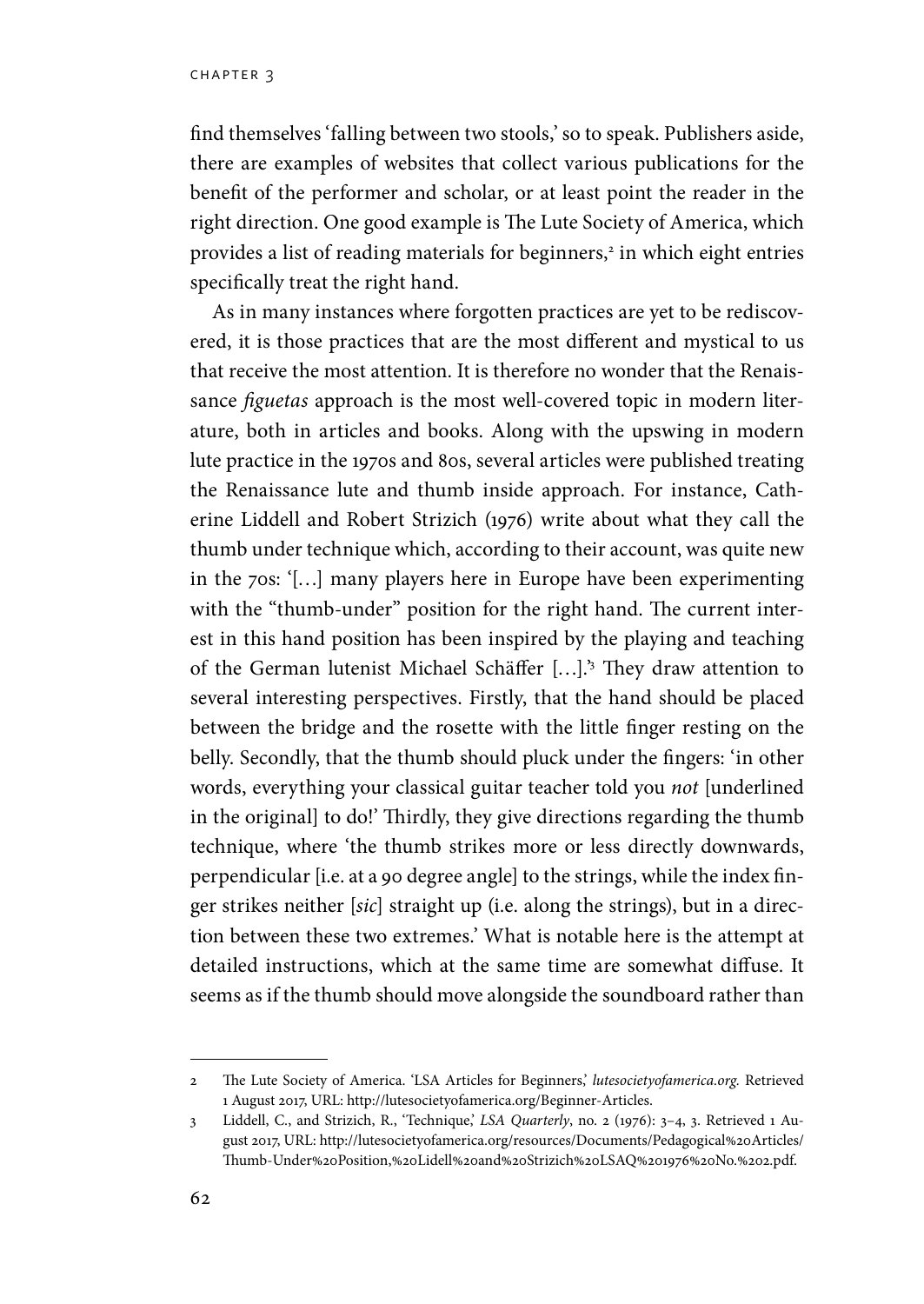into it (cf. 'perpendicular' and 'directly downwards'), but the addition of 'more or less' makes the instructions less clear. Fourthly, that the index finger should be relaxed and therefore springy, touching both strings of a course with the flesh: '[t]he index finger should be relaxed, especially at the tip, and one should strike both the strings of each course, trying to play with as much fleshy area as possible. It is the use of a relatively large area of flesh on the tip of the finger that gives this characteristic 'round' tone […].4 It is notable that the key to the 'characteristic "round" tone' lies in the flesh of the fingers, and taking the perpendicular, more or less directly downward motion of the thumb, into consideration, we see how the sound in practise can produce difficulties. This is something they point to themselves:

The first advantage to be noticed is a definite improvement in tone, for it is now easier to play both strings in a course and to use a larger area of flesh on the fingertip, all of which produce a fuller, rounder, and more 'fleshy' sound. […] On the other hand, a possible disadvantage of the thumb-under technique is that the tone can lack a certain sharpness, depending on the size and shape of the fingers. This is especially true if one is accustomed to the type of tone produced with fingernails; indeed, those who play with nails will probably find this technique unfeasible.<sup>5</sup>

Later, Paul Beier (1979) presents a more in-depth article on right-hand technique in the Renaissance style of playing, but he is mostly focused on the right-hand position. The finger mechanics are given little attention. We do, however, find some primary-source-based clues relating to tone production in his writing, in which the transition from thumb inside to outside is addressed in relation to lute construction and building materials. In his examples, a soft, fleshy technique tames the earlier bright instruments, and a bright, close-to-the-bridge technique compensates for later, duller instruments:

With thumb-under, the fingers were placed quite near the rose and both fingers and thumb had a great deal of contact with the strings; they struck the strings

<sup>4</sup> Liddell and Strizich, *Technique*, 4.

<sup>5</sup> Liddell and Strizich, *Technique*, 5.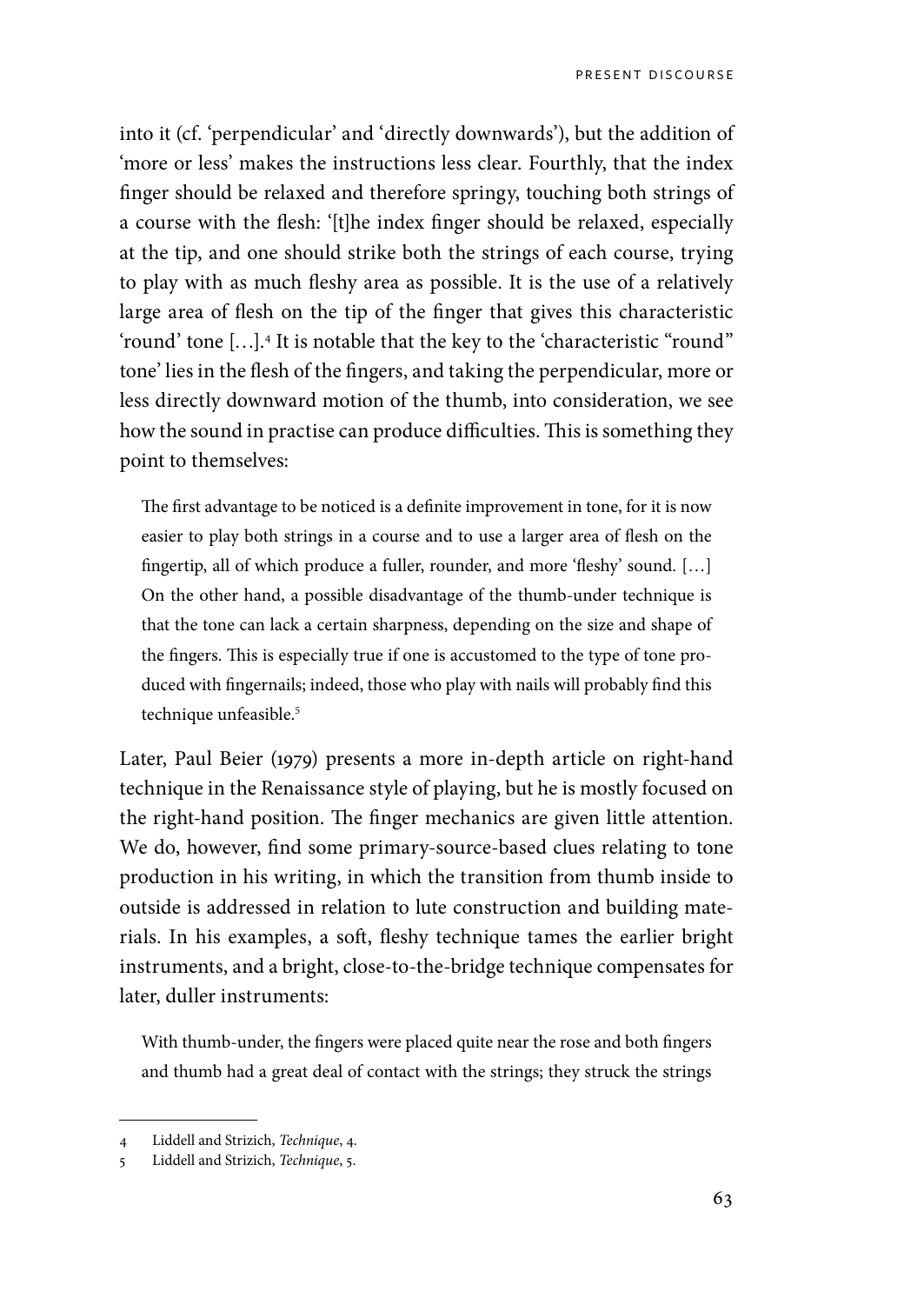using a relatively large surface area of flesh and string. The effect of this is to produce a rather warm and luscious tone. With thumb-over, the opposite is true. The fingers strike the strings at a sharper angle with little surface area.

The changing styles in lute construction also has a considerable effect on tone. The small, high-pitched, narrow-bodied lutes of the early period were generally made with very hard woods for the ribs and have an inherently bright and piercing tone. The warm sound of the thumb-under is ideally suited to compensate for this [… and vice versa].6

This point is further exemplified by Robert Barto who, in his article 'Some 18th Century German Sources for Right Hand Placement and Fingering' (2007), draws attention to the writings of Ernst Gottlieb Baron:7

Baron states very clearly where one should place the right hand and why. He says, 'As to the question of where to strike strings of the lute so that the tone will be powerful enough, it will serve to know that this must be in the center of the space between the rose and the bridge, for there the contact will have the greatest effect. The further toward the fingerboard the strings are struck with the right hand, the softer and weaker will be the tone — it will lose power, so to speak. However the player can certainly also move back and forth, once he has the necessary skill, when he wishes to change [the tone] and express something. (cited by Barto, in Douglas Alton Smith's translation).8

In the year following publication of Beier's article, Pat O'Brien (1980) provides a new perspective on the subject which is more detailed. Here, he emphasises the contact point between the finger and the course, and also introduces a more ergonomic approach. By introducing the use of the weight of the arm, he presents an approach that looks outside the domain of the fingers alone and includes the upper torso in tone production. He

<sup>6</sup> Beier, P., 'Right Hand Position in Renaissance Lute Technique.' *Journal of the Lute Society of America* (1979): 5–24. Retrieved 1 August 2017, URL: http://lutesocietyofamerica.org/resources/ Documents/Pedagogical%20Articles/Right%20Hand%20Position%20in%20Renaissance%20 Lute%20Technique,%20Beier%20JLSA%201979.pdf.

<sup>7</sup> Barto, R., 'Some 18th Century German Sources for Right Hand Placement and Fingering' *LSA Quarterly, February* (2007): 4–10. Retrieved 1 August 2017, URL: http://lutesocietyofamerica.org/ resources/Documents/Pedagogical%20Articles/Right%20Hand%20Fingerings%20from%20Baroque%20Sources,%20Barto%20LSAQ%202007%20.pdf.

<sup>8</sup> Barto, *German Sources*, 5.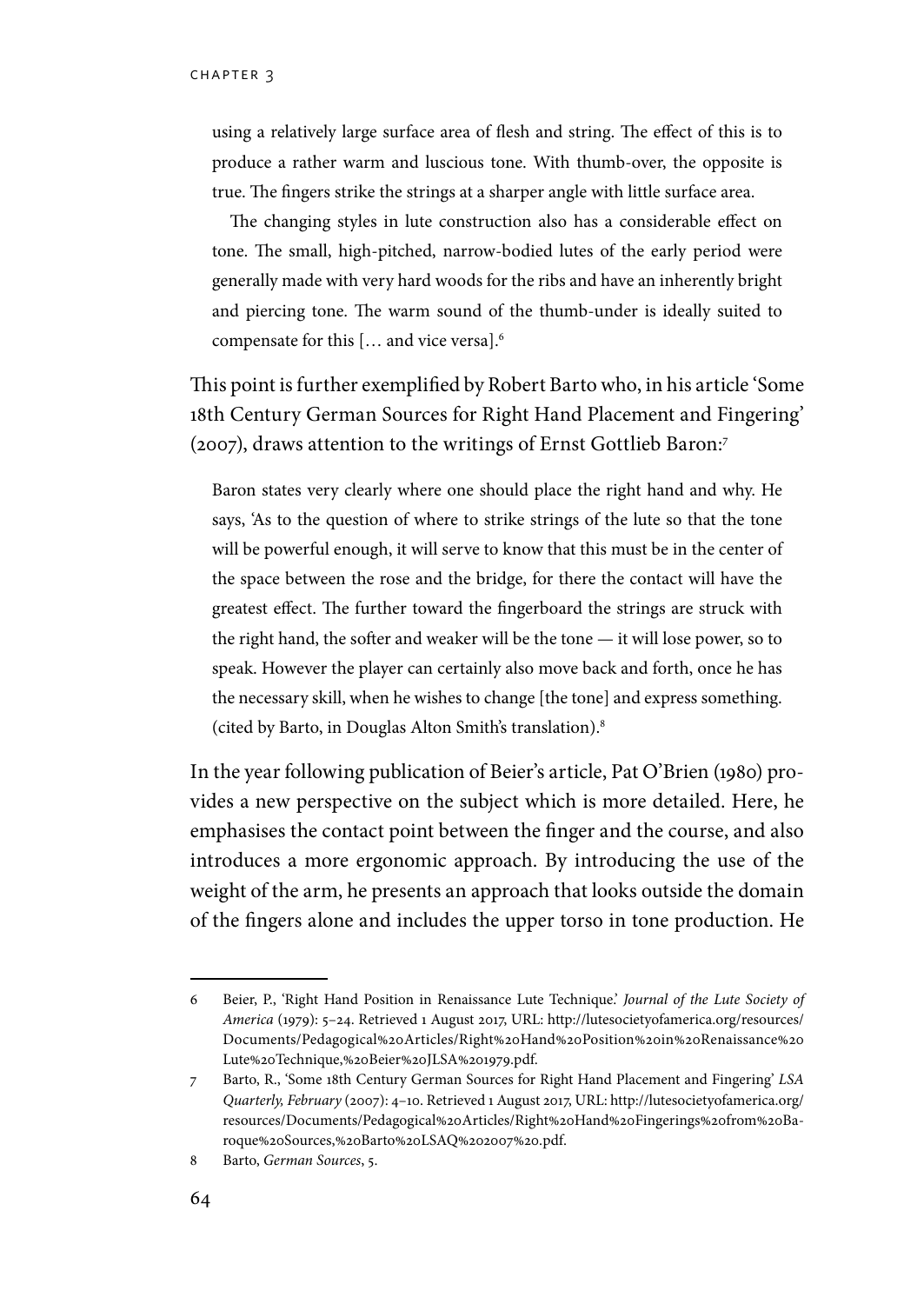further adds that there is a relation between the weight applied and the volume of the tone:

3) Flex index finger as deeply as possible, (toward elbow!) […] 5) arrange to contact the second [c]ourse, [*sic*] at this lowest point of the finger's arc. […] 7) At contact with the string, the oval of the fingertip as it is viewed endwise, is bisected diagonally by the strings. / 8) Relax right shoulder and arm so that their weight depresses the course toward the top, without the two strings contacting each other. / 9) Pluck the finger off the course with the deep flexion of the index finger described above. / 10) The amount of depression of the string toward the top just before plucking, determines the volume. […] 11) At no time can the tip joint of the finger be flexed without, a) bringing the nail dangerously close to the string, b) a tightening of the adjacent finger, c) a loss of tone.<sup>9</sup>

In the last lines, we also see how the nail is addressed once more. This is a clear message that the lute calls for a different approach than the guitar, as the nail should be kept away from the string. Furthermore, one should avoid bringing the nail *dangerously* close. The use of a negative adverb clearly labels the nails not only as a mischief, but also as something to distance oneself from; something that is clearly not good.

This new perspective of introducing mechanical details when describing and constructing a right-hand technique is also present in Ronn McFarlane's 'Right Arm Movement and Follow Through in Thumb-Under Technique' (2008). He draws further attention to weight distribution, particularly the balance between the arm and the fingers. Rather than O'Brien's use of the single word 'volume', McFarlane uses three: 'weight', 'volume' and 'strength'. This focuses more attention on various facets of tone production which, in my interpretation, translate into perceived presence and 'body',<sup>10</sup> tone 'size' (i.e. activation of overtones and

<sup>9</sup> O'Brien, P., 'Basic Finger Motions/Basic Right-Hand Exercise for Tone,' dated August 1980. *LSA Quarterly*, *Winter* (2014): 24–25, 24. Retrieved 1 August 2017, URL: http://lutesocietyofamerica.org/resources/Documents/Pedagogical%20Articles/Basic%20Finger%20Motions,%20 O'Brien%20LSAQ%201980.pdf.

<sup>10</sup> In my experience, this is a term sometimes used by musicians (myself included) to describe a tone that activates its full harmonic register (according to the context) and that can be heard over distance in a concert hall. A tone with insufficient 'body' will appear weak and is only heard by the first few rows of the audience.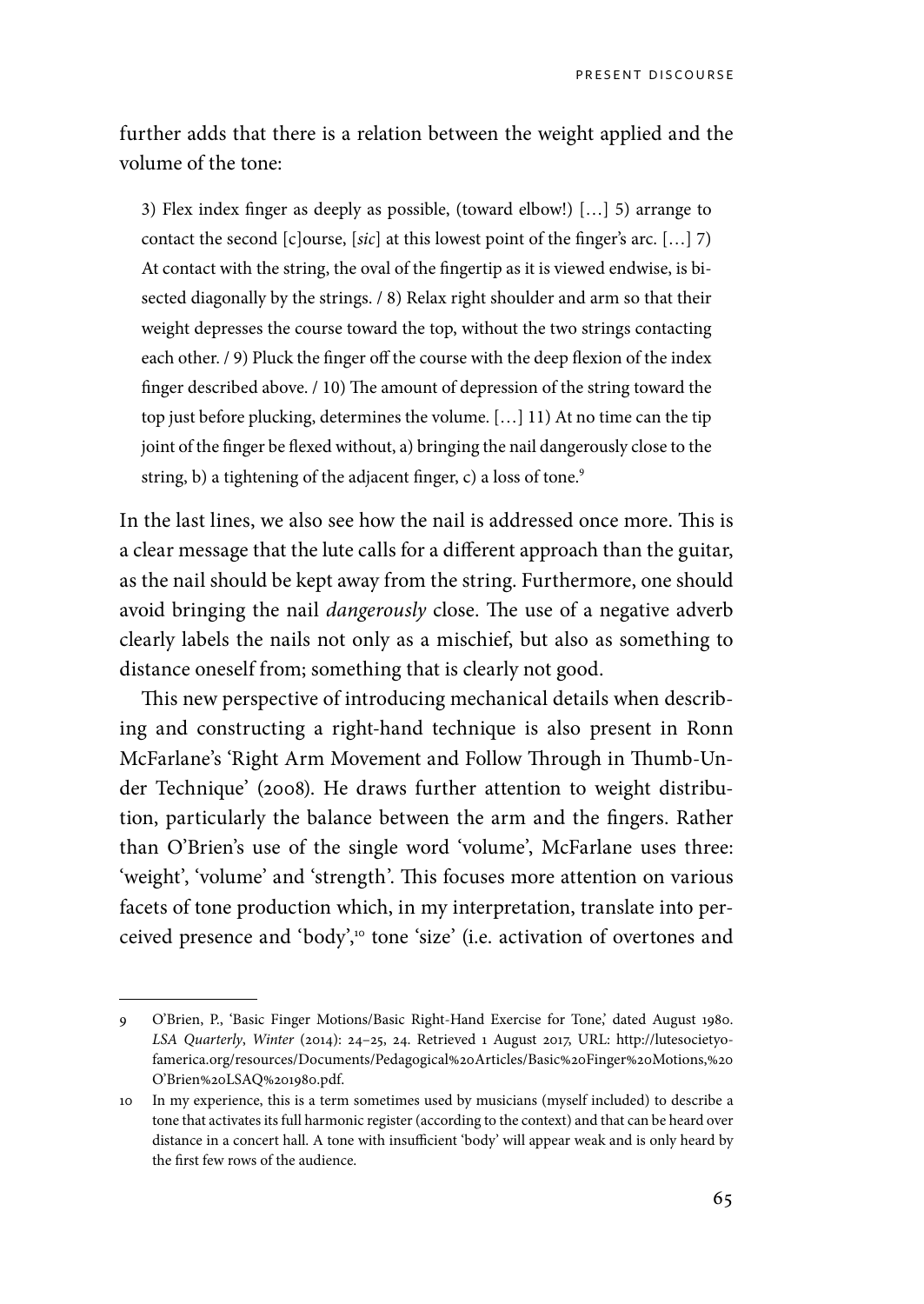experienced fullness) and amplitude (see Chapter 4). It is also noticeable that his approach is more nuanced. Rather than presenting a single *modus operandi*, i.e. 'produce this tone,' he directs attention to the possibilities of using weight distribution to change the tone production over time:

The amount of arm vs. finger movement affects the weight, volume and strength of your tone. More arm movement tends to create a louder, deeper and more supported quality of sound. Less arm movement (or use of the fingers alone) creates a lighter, quieter sound. Subtle gradations of the amount of arm vs. fingers can be used to great effect. It is possible to shade the sound of a scale or a long line of divisions by gradually adding and subtracting the amount of arm movement. This is much more effective than trying to strike the string harder or softer to create a dynamic shape. […] One can also shade the sound of a line by controlling the depth of follow through, which works much the same as right arm movement. A shallow follow through creates a lighter, more shallow tone and less sustain - especially when there is very little string excursion towards the soundboard. A deeper follow through usually creates a deeper, or more supported tone and greater sustain, [*sic*] This deeper follow through is more effective when paired with a greater string excursion toward the soundboard.<sup>11</sup>

McFarlane's approach includes more descriptive language (louder, deeper, supported, quality, lighter, quieter, etc.), which is a natural development in the act of constructing a musical practice in writing. First, we acknowledge the act that has to be performed (Liddell and Strizich); then, we describe the mechanical details of that act to accommodate for the vagueness of simply saying 'do this' (O'Brien); and finally, we use descriptive language to nuance the mechanical process and to direct the reader to what is to be achieved (McFarlane). Parallel to this, we also take historical sources into account (Beier).

The final example is provided by Warner Iversen and Michael M. Grant in their free-to-download PDF document: *A Beginner's Guide to* 

<sup>11</sup> McFarlane, R., 'Right Arm Movement and Follow Through in Thumb-Under Technique' *LSA Quarterly, November* (2008): 56. Retrieved 1 August 2017, URL: http://lutesocietyofamerica.org/ resources/Documents/Pedagogical%20Articles/Beyond%20The%20Basics/Beyond%20The%20 Basics%20-%20Right%20Arm%20Movement%20and%20Follow%20Through%20in%20 Thumb-Under%20Technique,%20McFarlane%20LSAQ%202008%20No.%204.pdf.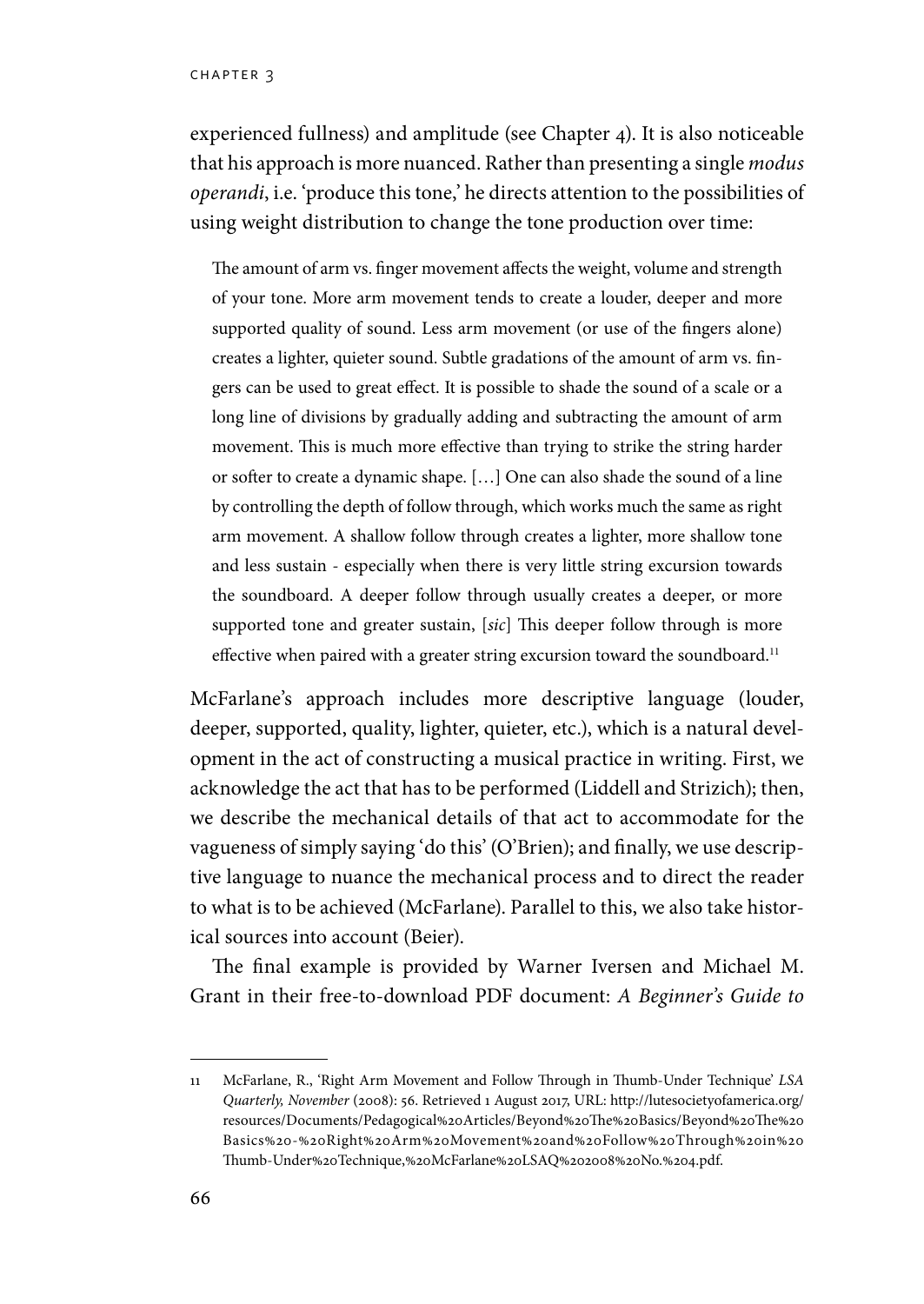*the Renaissance Lute: A Helpful Source of Information About Your Rental Lute to Answer Your Questions and get You Started Until You Meet with Your Teacher* (2016):

The two basic types of strokes used to set the strings in motion require the arm to move up and down from the elbow. With the pinky [*sic*] finger resting on the face of the lute, the downstroke is initiated from the elbow with the arm moving downwards and the thumb pushing through the string. Conversely, the upstroke is initiated as the arm rebounds back upwards and the index finger is pushed through the string.12

What we begin to unveil here is a level of detail and instruction that we never saw in Early Modern times (see Chapter 2). In reality, this level of detail must come from somewhere, and that is not necessarily from the past. The currently-developing canon of lute technique is therefore a modern phenomenon, a modern construct, based on modern values and practices. This is perhaps why it is significant that, for instance, the Renaissance instructions seen so far in this chapter (more examples to come), use descriptive language often utilised in guitar playing stemming from a Romantic tradition (e.g. much flesh, fullness, volume, strength, weight). This is language we do not see at the same frequency in historical sources. This creates a paradox where later language is used to describe earlier practice, and this is also the way it has to be. For language and communication to be successful, the writer and reader must have a common understanding of the language involved. What happens then is that modern lute practice, through its need to explain the unknown, creates itself as something other than historical practice. The modern sense of lute playing is not an embodiment of Early Modern playing; it is not meant to resuscitate the lute, but to reinvent it in more or less close dialogue with the past (at least our understanding of it). The thumb-inside, Renaissance practice serves as a good example, as it (at least in regard to the right hand) is so very different from modern guitar practice, and thus produces more clear material for discussion. When turning to the

<sup>12</sup> Iversen and Grant, *Renaissance Lute*.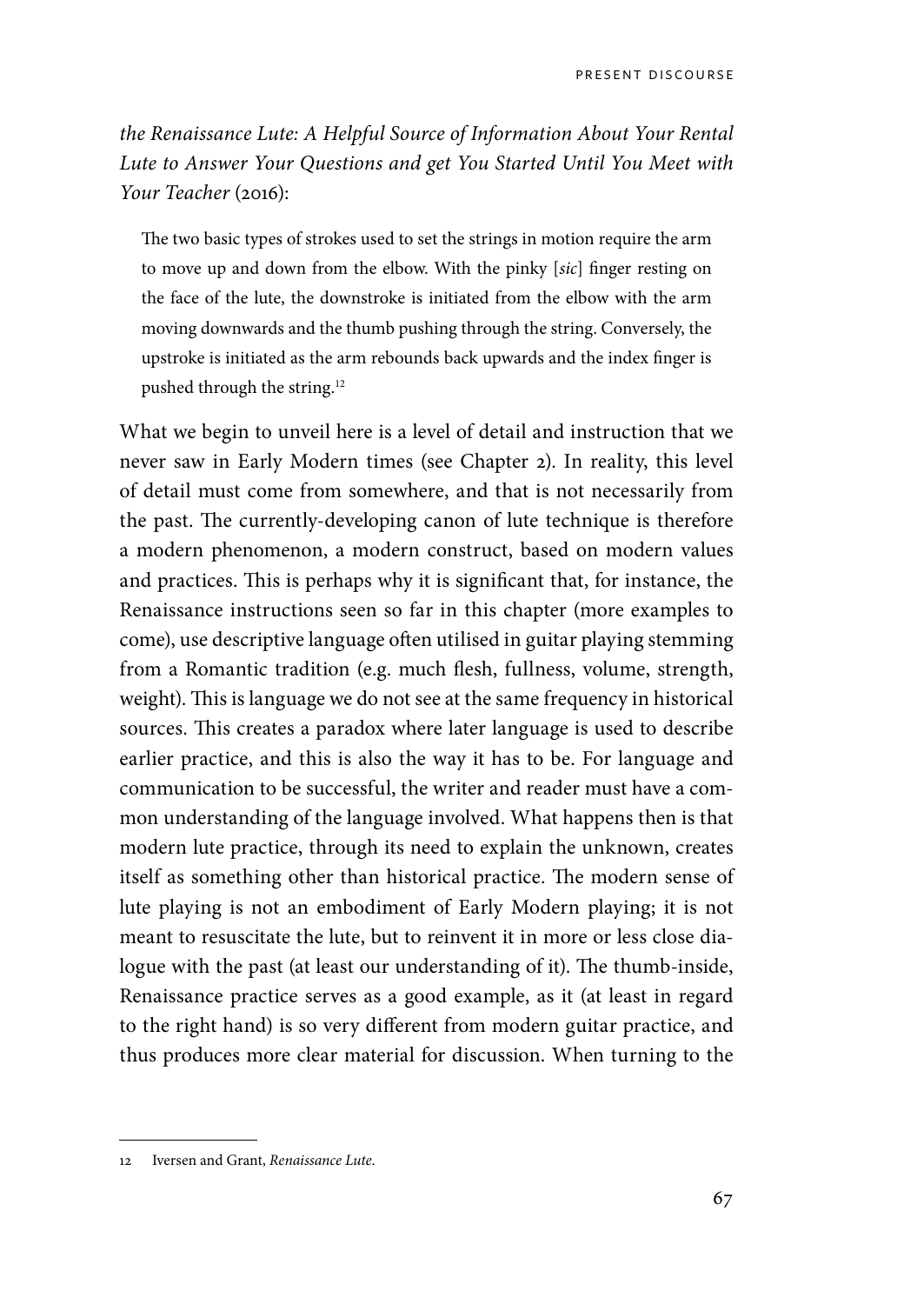Baroque, thumb-outside approach, more is taken for granted and we also find fewer publications.

# **Instruction books**

Instruction books are more frequent than articles. This has to do with the often, very close relationship between technical instruction and examples, etudes (practice pieces) and exemplification. Here we also see the friction between the lute and the modern guitar more clearly. Examples will be given chronologically and, for copyright reasons, I have excluded photographs and focused on the written word. Where a photograph has played a significant role, I have described it in brackets.

#### Renaissance Lute

One of the earlier examples of instruction books treating the thumb-inside technique is the *Method for the Renaissance Lute* by Stanley Buetens (1969). It seems promising, as it boldly states on the cover: '[…] toward the development of a lute technique based on historical principles And [*sic*] including pieces from the lute literature, photographs, drawings, and information on many aspects of lute playing.'13 But the book presents no such evidence from the original sources to the reader (only in paraphrasing according to Buetens understanding of it) and some of the historical 'facts' presented we now know to be inaccurate. (This is, of course, understandable given the early publication year and the natural course of knowledge development.) The right-hand technique that is presented here through photographs displays a somewhat exaggerated version of the more recent Classical guitar, right-hand technique that is similar to performers such as John Mills<sup>14</sup> and Andrés Segovia.<sup>15</sup> This is the early

<sup>13</sup> Buetens, S., *Method for the Renaissance Lute*, fifth printing 1983 (n/a: Instrumenta Antiqua, 1969).

<sup>14</sup> See for instance 'John Mills Discusses Tone Colour on the Classical Guitar,' YouTube video, 1'28'', posted by 'DPJFILMS,' retrieved 9 August 2017, URL: https://www.youtube.com/watch?v=hzAn-V3Q6QMY.

<sup>15</sup> See for instance 'Andrés Segovia demonstrates different timbres of the guitar,' YouTube video, 2'04'', posted by 'aasddzxxc,' retrieved 9 August 2017, URL: https://www.youtube.com/ watch?v=DJrEl4Nsmsg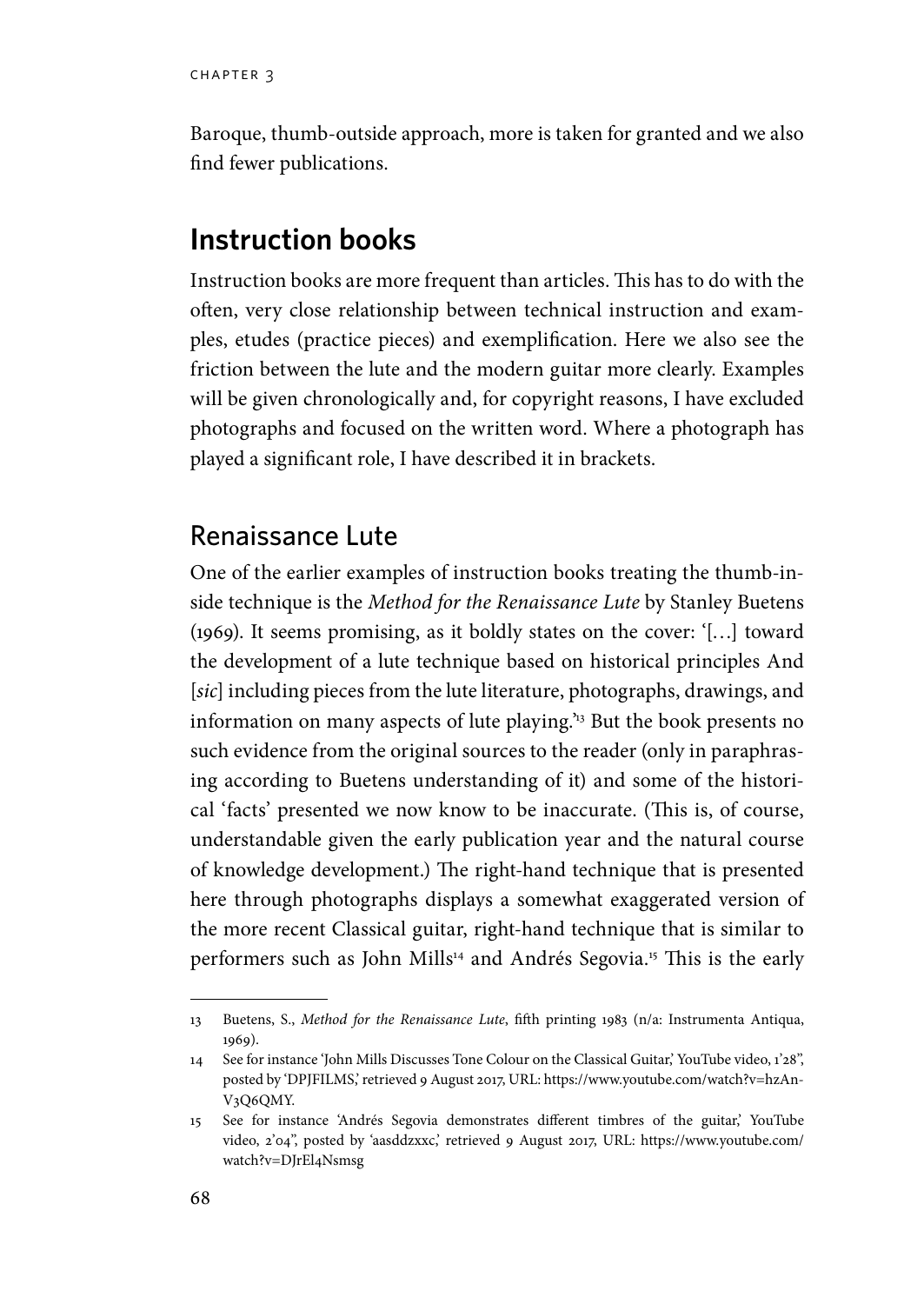stage of modern lute practice, when practice was more diffuse. Simply playing the lute constituted lute technique because it was technique performed on the lute. Indeed, he writes: 'As far as I know, there is no other tutor, past or present, for the Renaissance lute which presents the technique of the lute as the technique of other instruments is presented.' In this early attempt to present a lute school, it seems that Buetens confuses the Baroque, Renaissance and modern Classical guitar approaches:

Set the little finger on the soundboard of the lute about two inches from the bridge and as close to the first string as possible without touching it. Stretch out the thumb so it is well in front of the other fingers [… photographs display the Classical guitar, thumb out technique with the thumb seemingly 2 cm or more away from the index finger, and playing with nails on double strung courses.] The thumb moves as a unit, but most of the movement of the index finger is from the middle joint towards the tip. […] When plucking a double course (all but the top string), both strings can be played if the nails are short and if the angle of attack is correct. […] Both strings of a course are touched by the flesh of the fingers, and the nail strikes one or both of them for brilliance. Less nail will give less brilliance, and how much nail is to be used must depend on the taste of each lutenist. Nails that are too long prevent the playing of both strings of a pair and give a harsh, unpleasant quality. […] The classical guitarist have [*sic*] proven that the lute, too, can be played with no [little] finger down [on the lid], and since maintaining the finger on the belly has no positive acoustical value, you should have no qualms about lifting it as your technique develops […]. The fingers should be held perpendicularly to the strings, and a slight twist of the wrist may be necessary to accomplish this [...].<sup>16</sup>

This is a good example of the point I made earlier, that the modern lute canon (in a wider sense) is a product of present practice in dialogue with the constantly unveiling past, rather than a re-establishing of it. As more sources, research and artistic work develop we find later efforts to present new lute schools that are more informed and reflected.

Twenty-two years later, Diana Poulton published her work *A Tutor for the Renaissance Lute* (1991), in which she presents an approach more

<sup>16</sup> Buetens, *Renaissance Lute*, 5–7.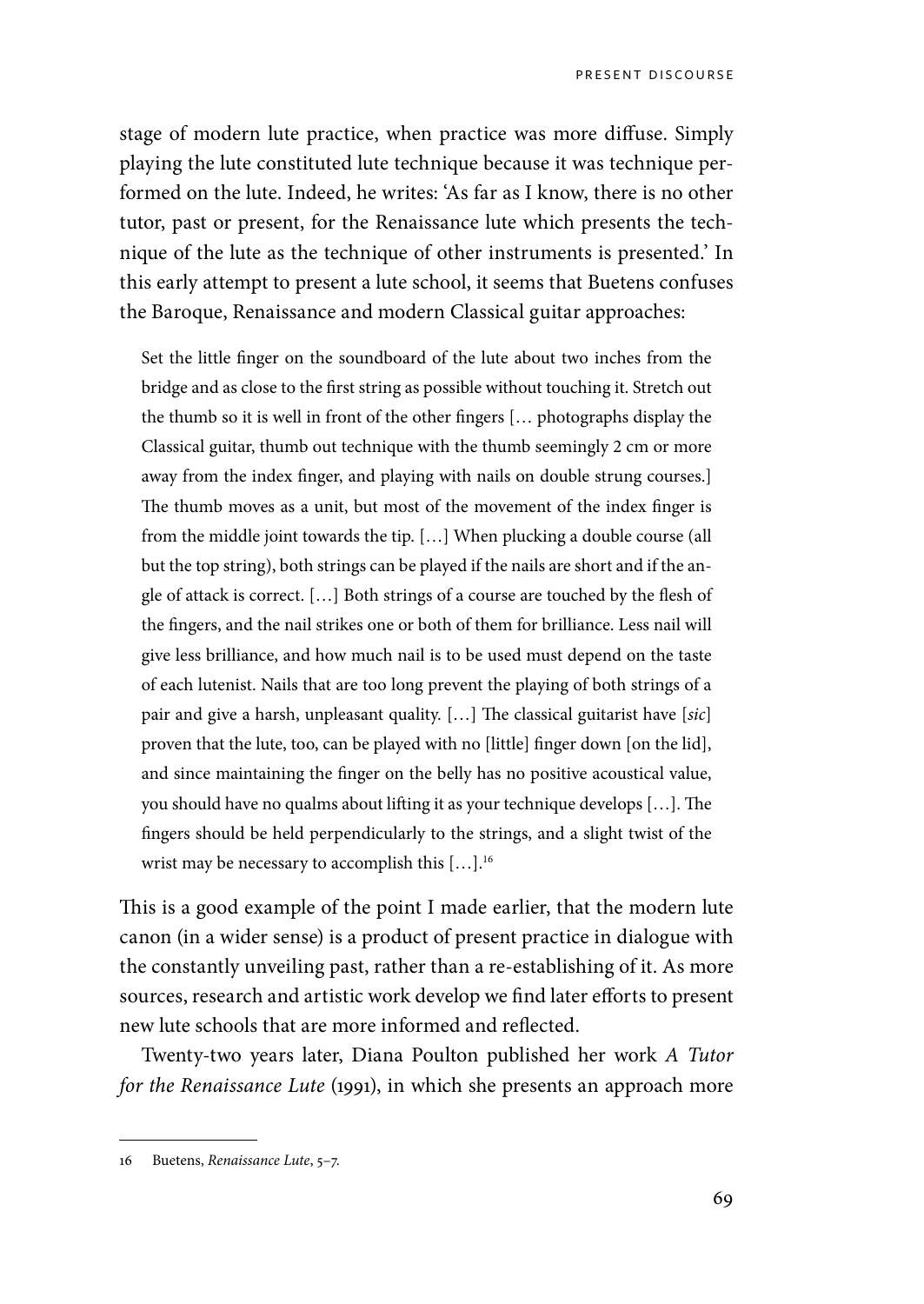like lute performance as it is regarded today. Indeed, she has been an important figure in the development of the modern understanding of the entire field of study. Here she constructs her argument in constant dialogue with primary sources. She argues that it was unusual to make colour changes by moving back and forth between the rose and the bridge while playing. She concurs with previously-mentioned literature when promoting a fleshy tone, as the thumb is to touch the strings with the 'side of the thumb and not the tip,' with all fingers touching both strings of each course. In her writing, she positions herself alongside those who distance themselves from the Classical guitar, when she instructs us to avoid direct contact between the nail and the strings because it leads to unauthentic sound (cf. O'Brien's 'dangerously close' above; authenticity is discussed in Chapter 6):

The finger nails must be short and must not touch the courses in playing. Except for one Italian teacher, Alessandro Piccinini, in 1623, this point is constantly emphasized, and even he only advocates that the nail should be gently rounded to coincide with the tip of the finger. Thomas Mace, in 1676, suggests they may be used in consort playing. The long nails of the present-day guitar player will produce an entirely unauthentic sound.

[...] The hand is held obliquely across the strings continuing the line of the arm and, in the technique now being described, not at a right angle across the strings. […] It [the supporting little finger] will lie with the side, and not the tip, touching the soundboard. Although, with this type of technique, the thumb and first finger may touch the courses across the lower end of the rose, it is not usual for the hand to be held directly over the rose as in modern guitar playing [there are examples, however; see Chapter 2].

The movement of the hand up and down the strings in order to change the kind of tone produced is only mentioned by one writer, Piccinini, who appears to have been somewhat eccentric in his time. Other writers, in describing how the little finger is laid on the soundboard use such phrases as 'this is its constant position' or 'as if [it]<sup>17</sup> were glued unto it.'

[… T]he thumb must always take the accented note. [… W]ith the thumb held low and almost parallel with the sixth course, it should move forward and

<sup>17</sup> Poulton's addition.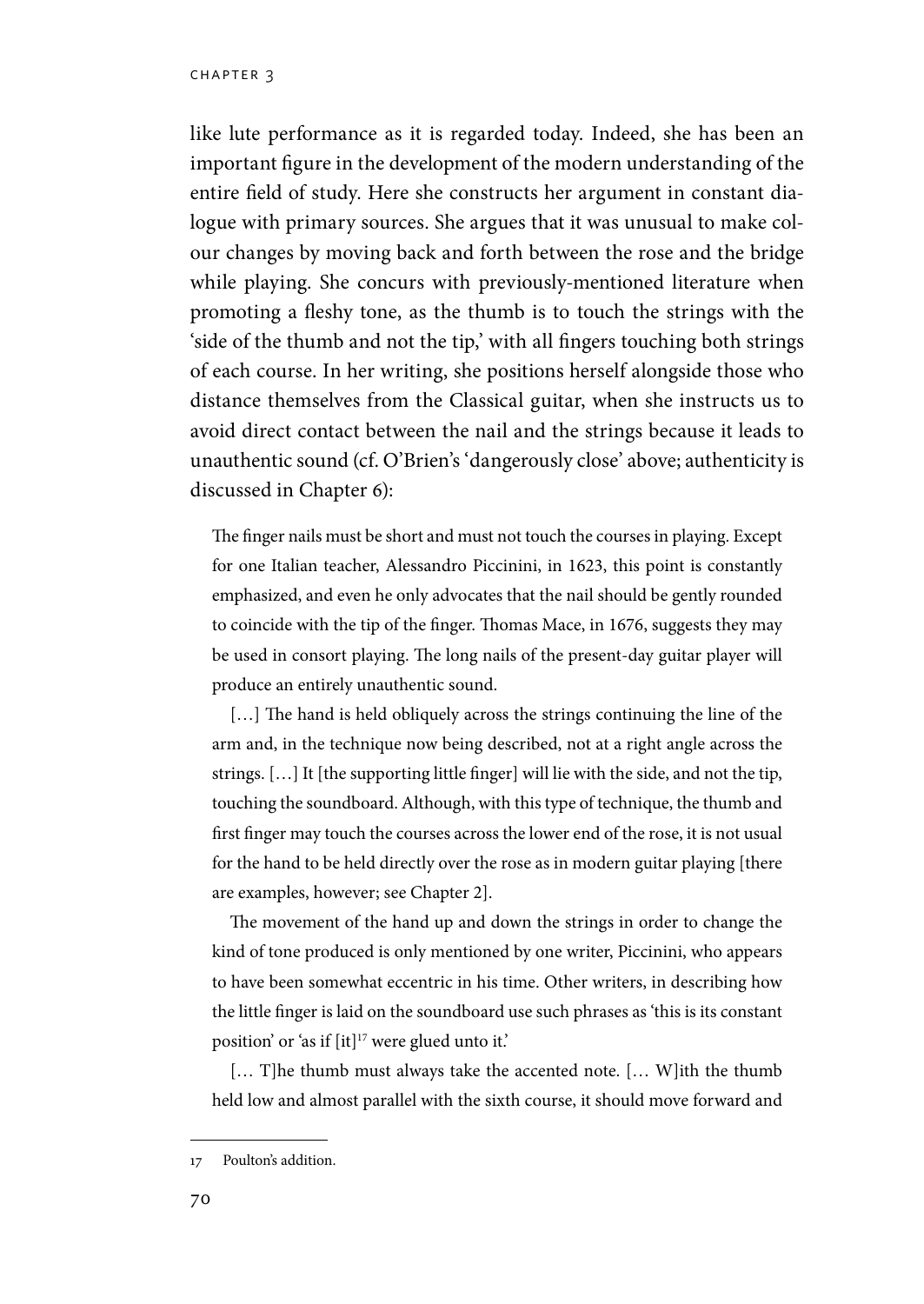downward as if it were going to touch the second finger; the course will then be touched with the side of the thumb and not the tip. This movement should bring the thumb to rest on the course immediately next to it […].

[...] The [index] finger should be slightly curved and the tip must be laid on the course that both strings are touched. The movement of the finger is not carried through to touch the next course.<sup>18</sup>

Another contributor to the lute performance discourse is Stefan Lundgren. His first book, *Method for the RenaissanceLute* (1991), makes grand assumptions without any explicit, historical grounding. The reader is left to take his word for it. He provides some insight into the mechanics of tone production, but uses little descriptive language to mediate the desired result, except for some examples, such as asking us to obtain a 'clear, clean and, at the same time, strong sound.' He does, however, introduce surroundings into the tone-production debate when mentioning the instrument, strings, tuning, actual pitch, acoustics of the room, temperature and humidity. (He gives no further explanation as to how these aspects influence tone production. I will treat these topics in Chapter 4.):

THUMB UNDER: the hand and the fingers are held parallel or nearly parallel to the strings. The thumb is used to pluck the strings behind the fingers in [*sic*] direction of the palm of the hand and the fingers go around and to the outside of the thumb. In this technique, the little finger supports itself on the soundboard and the strings are plucked with the fingertips.

THUMB OVER: the hand and the fingers are held held [*sic*] vertical or almost vertical to the strings. The thumb is used to pluck the strings before the fingers and the fingers pluck the strings in the direction of the palm of the hand.

[... In Renaissance music] the alternating stroke between the thumb and forefinger dominated. Because the thumb was always the strongest, it played the first note in each pair of notes. That is how the stylistic effect 'strong/week [sic] - strong/week [sic],' that predominated the instrumental music of the Renaissance, came about.

[...] How the lute sounds, depends upon many things; the instrument, the strings, the tuning and the actual pitch. The surroundings also influence the

<sup>18</sup> Poulton, *A Tutor*, 7.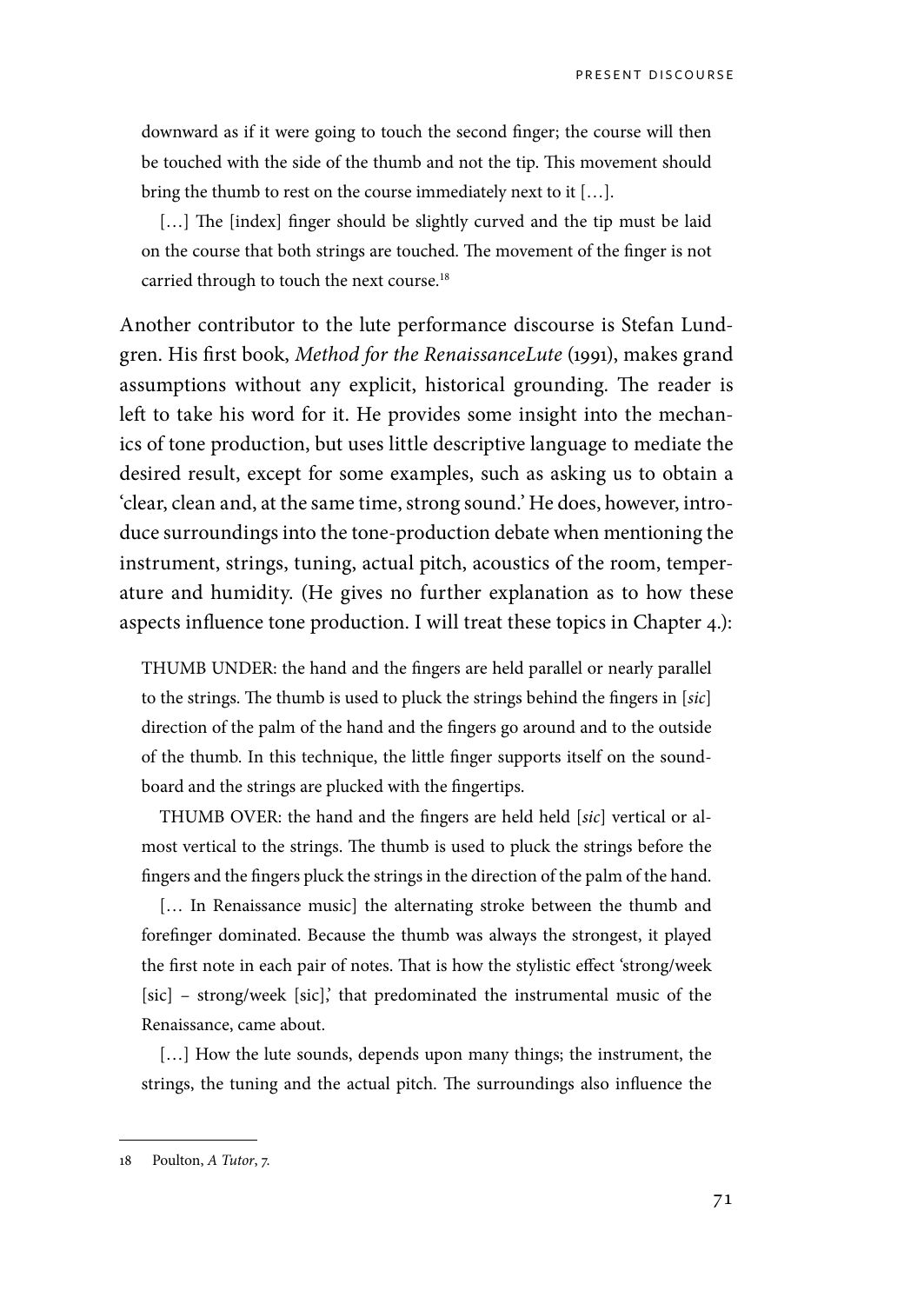sound; the acoustics of the room in which one is playing; even the temperature and humidity etc.

A very important detail in the training of a lute student is the ATTACK. This point is so necessary that it should be given extra time during the practice period.

The stroke takes place in two phases. Fig. 3 [not included here, but it depicts the 'THUMB UNDER' position] shows the first phase.the [*sic*] tip of the forefinger takes hold of both strings of the 2nd course and puts pressure diagonally downwards in the direction of the belly. Up to this point one may only move the finger from the third joint [i.e. metacarpophalangeal joint].

Fig. 4 [not included here, but it is similar to fig. 3 only with the forefinger slightly more bent] shows the finger just after it has left the course. Here [*sic*] the first and second joint [i.e. proximal and distal interphalangeal joints] are bent to keep the finger away from the next course. During these two phases, the finger should not slide over the strings unnecessarily.

One should concentrate upon obtaining a clear, clean and at the same time strong sound […].

Fig. 5 [not included here] shows the thumb in the first phase. The straight thumb has taken hold of both strings of the second course and puts on pressure diagonally downwards in the direction of the belly.

Fig. 6 [not included here] shows the thumb just after it has left the course. here [sic] the first joint is bent to keep the thumb away from the first course.<sup>19</sup>

In his following reworking of the book, *New Method for the Renaissance Lute* (1991), Lundgren provides a clearer historical foundation. The technical and mechanical directions presented in this book do not differ from the previous work, but he now introduces more historical references and puts more focus on tone production (although he does not provide much more detail, he devotes more space to the subject). Again, he promotes a 'clear, clean and strong sound' and draws attention to the environment. The 'striking technique' is divided into two phases: 1) preparation and approaching the course, and 2) pluck and return. He asks us to prioritise the tone before speed: 'Be careful not to sacrifice sound quality to haste.'

<sup>19</sup> Lundgren, S., *Method for the Renaissance Lute*, 5th printing (München: Tree Edition, 1991), 5 and 16–17.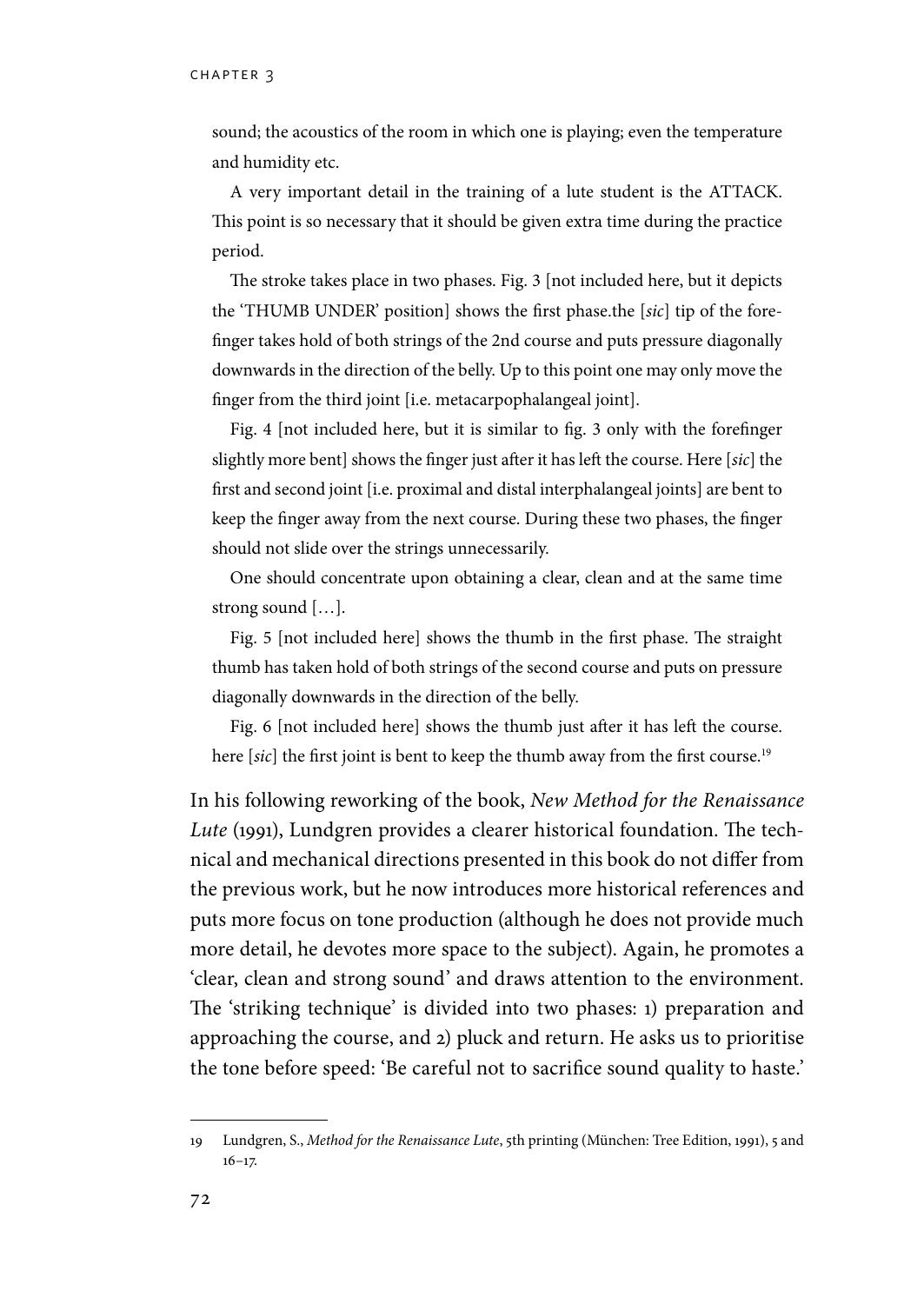It is implied that he uses wound strings (see Chapter 4 for further discussion) when he tells us that '[t]o avoid unwanted string noises do not slide along the strings when leaving them.'

The sound of the lute depends on many things. The quality of the instrument itself, the strings, the tuning and the pitch. The environment also exerts an influence on the sound; the acoustics of the room in which one plays, the temperature etc. In spite of so many variables it is nessecary [*sic*] for the player to master completely the 'striking technique' so that he is able to consistently produce a clear, clean and strong sound. Not enough time can be spent practicing this all-important technique.

I have concluded that the striking technique is best learned if one divides the movement into two phases. The goal of the four-levelled exercises below (a, b, c, d [omitted here]) is to achieve a clear, clean, full and strong sound.

[...] Place your little finger with the first joint laying sideways between the bridge and the rose, approx. 2–4 centimeters away from the first string. […] *Phase 1.* The thumb is a short distance away from the strings (1–2 cm, […]). The movement is a combined action of the forearm and the fully stretched thumb. When striking, the left tip of the thumb will hit both strings of the third course and exert a slight pressure towards the sound-board […]. *Phase 2.* Thumb and forearm will now repel from the strings […] and take their initial position before the stroke […]. The tip of the thumb should follow an eliptic [*sic*] line. To avoid unwanted string noises do not slide along the strings when leaving them [...] Be careful not to sacrifice sound quality to haste.<sup>20</sup> (Underlined subheadings in the original have been changed to italics here).

So far, he has not contributed much more knowledge about tone production than in his previous book, but a few pages later he returns to the twophase approach of the fingers. This time, he promotes more mechanical perspectives by turning our focus to the activities of the joints. Fingers are to move into the instrument ('exert a gentle pressure towards [the] sound-board') which will affect the sound as the strings will move with

<sup>20</sup> Lundgren, S., *Neue schule für die renaissancelaute/New Method for the Renaissance Lute*, 2nd edition (München: Lundgren Music Edition, 1991), 14–16.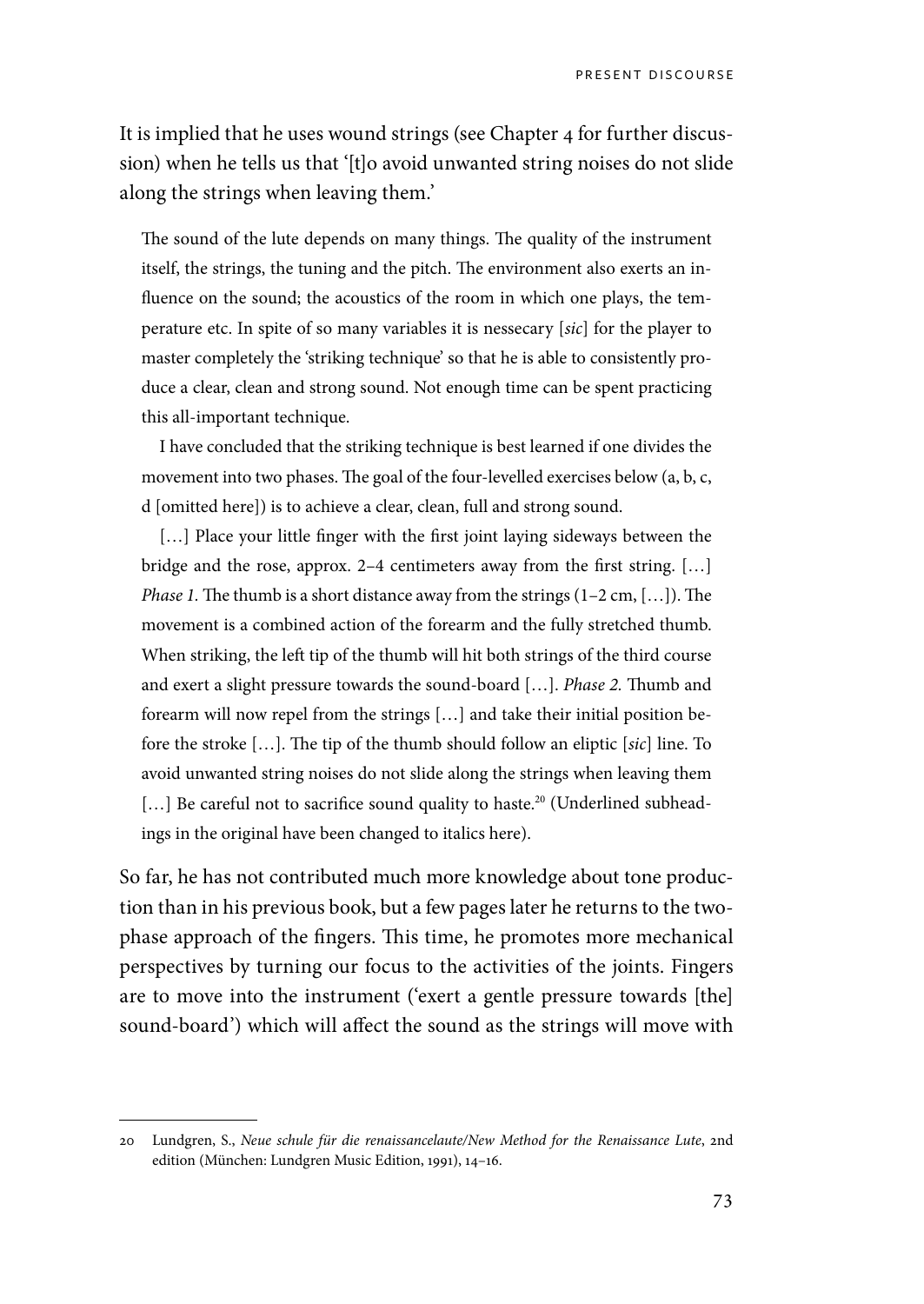the soundboard as it is designed to move (I return to the physics of sound in Chapter 4):

The striking movement of the finger is also divided into two phases. // *Phase 1.* The index finger is a short distance away from the strings (1–2 cm […]). In a combined movement, which is produced by the forearm and the third joint of the finger, the stretched index finger will hit the third course. The right side of the fingertip will touch the strings and exert a gentle pressure towards [the] sound-board […]. // *Phase 2.* The finger and the forearm will now repel from the course and describe the aforementioned elliptic line, whereby the first and second joint of the finger are slightly bent  $[...]$ <sup>21</sup> (Underlined subheadings in the original have been changed to italics here).

In Frank De Groodt's very brief instructions (2001), we also learn that we should play with the flesh and make contact with both strings of each course.

While holding the instrument, place the right arm and hand parallel to the strings near the back of the rose. […] Notes are played by alternating the thumb and index finger with an up and down motion so that the flesh of the fingertips contact both courses equally […].22

Andrea Damiani's (1999) instructions are much more detailed than De Groodt's and they concur with many other publications as to how the right hand should be placed. What is interesting to note is the level of detail presented. Perhaps not in what is described, but in how. Included in the book, we find titles such as 'Right-hand position,' 'Right-hand functions' and 'Sound production'; clearly, tone production has been brought to the agenda in a more deliberate manner. The writing is detailed and extensive so I will not dedicate full attention to all of the text, but rather highlight particular cues relating to sound production. First, he divides the stroke into two mechanical functions: one based on the forearm and one on the fingers:<sup>23</sup>

<sup>21</sup> Lundgren, *Neue schule*, 20.

<sup>22</sup> De Groodt, F., *Learning to Play the Lute: Lute Lessons for the Beginner* (n/a.: n/a, 2001), 7.

<sup>23</sup> Damiani, *Renaissance Lute*.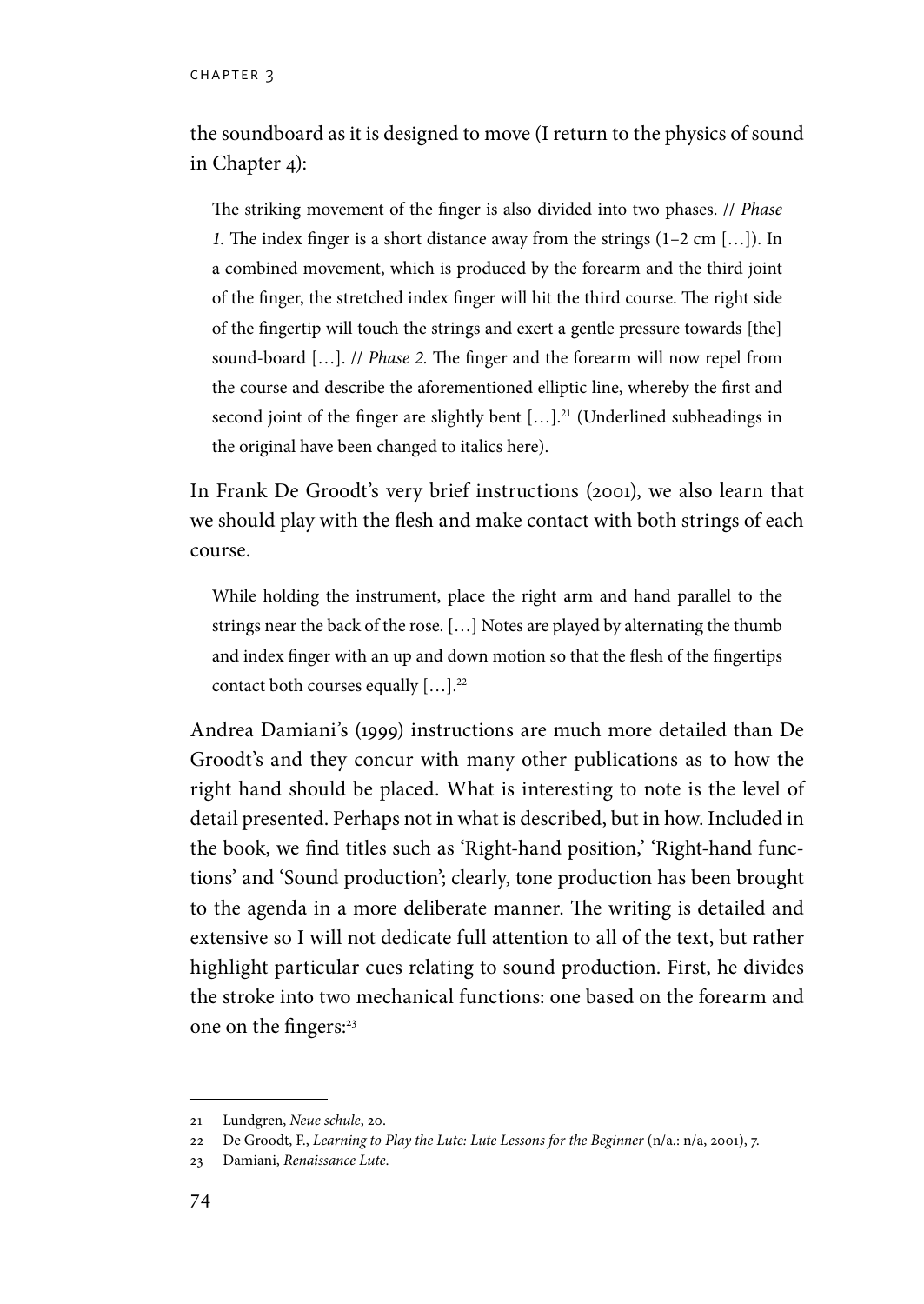[… I]t is important to understand that the *r-h* [i.e. the right hand] uses two different techniques:

- • *A technique based on forearm movement* that initiates at the elbow joint. In this technique, the wrist, the hand and fingers form an entire unit; the movement that makes the stroke start from the forearm […]. The rhythmic, percussive sound of the plectrum is typical of this technique.
- • *A technique based on finger movement* in which the forearm remains still while the fingers move [...].<sup>24</sup>

These two approaches are further divided into sub-actions where we find cues such as the 'lower part of the tip' suggesting flesh, and that the thumb should be stretched out and not bent. Damiani uses a more scientific-sounding language when using words like 'axis' and 'degrees':

- [...] POSITIONING  $p$  [i.e. the right-hand thumb]
- a) A simple adjustment of the wrist position (in or out) and an equally small turning of the forearm will regulate the angle of *p* on the string; *p* should strike the string with the lower part of the tip. The wrist will often be lower than in the normal hand position […].
- b) The angle between the *p* axis and the plane of the strings should be around 30 degrees. If necessary, turn the wrist so that you can see the palm of your hand.
- c) *P* should be as straight as possible, but not rigid. Some players may find it more comfortable to bend *p* at the last joint: as this often hides negative tension, it is better to keep *p* stretched and relaxed, as the second joint does not take part in this stroke [...].<sup>25</sup>

Furthermore, the thumb movement is not only located in the thumb, but in the whole forearm. With cues such as 'moving towards the right leg,' the whole body enters the tone production discourse and the weight of the arm plays a key role in producing sound:

- […] FOREARM MOVEMENT
- a) Keeping the little finger on the soundboard […], touch the strings lightly with *p*, keeping *p* still – the movement should come from the forearm.

<sup>24</sup> Damiani, *Renaissance Lute*, 16.

<sup>25</sup> Damiani, *Renaissance Lute*, 16.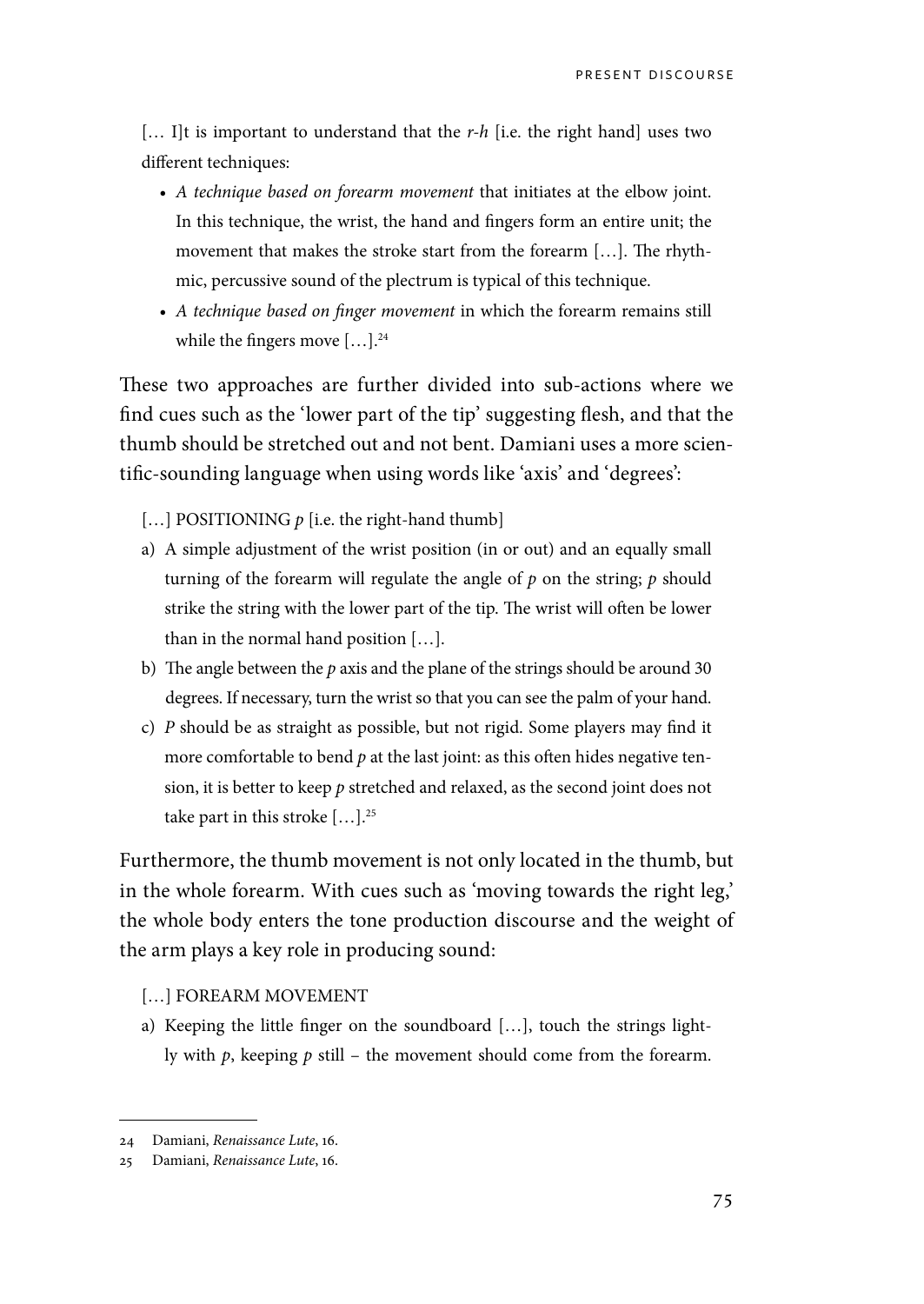Trusting exclusively in the weight of the arm, the hand can then move in an arc, with the elbow at its centre and  $p$  moving towards the right leg  $[\dots]^{26}$ 

Damiani then writes explicitly about the attack, i.e. the beginning of a tone. Rather than looking at spectral features, the discourse again evolves through mechanical procedures. Our attention is now brought to the contact point between fingertip and string. The instructions provided on the nails are much more detailed than previous examples. Although nails are to be avoided in producing the sound, similar to Classical guitar traditions, they can be used deliberately to support the flesh of the fingertip to provide enough friction for the plucked course. This brings previous mentions of fleshy sound into a perspective where some sort of distinction between 'fleshy' and 'too fleshy' is brought to the agenda. Where the line between the two is to be drawn is left unmarked. Some sort of cue is given when we read that '[t]he meaty part of the fingertip will have a negative effect on the attack,' but how negative it is, and when the effect becomes negative, are left untold. What is interesting about this is not necessarily that it is not described, (how can we describe this in writing?), but rather that it is not even attempted. There is no descriptive language giving hints as to what is to be achieved (e.g. clean, soft, strong, fleshy, bold, etc.); it is left to the eye (*or ear*) of the beholder and what constitutes good tone production is taken somewhat for granted:

#### […] ATTACK

This term denotes the contact between the fingertip and the string to obtain the best sound. It should go without saying that fingernails should be kept short so as not to disturb the touch of the fingertips. Where fingertips are particularly meaty, it will be best not to cut the nails too short, but to cut them around the shape of the fingertip to enable the nail to support it. The meaty part of the fingertip will have a negative effect on the attack.

a) Once the hand position has been established, rest *p* on the 2nd course, pressing down on it vertically, toward the soundboard. Make sure you are touching both strings. […] Normally, the point of contact in making the stroke

<sup>26</sup> Damiani, *Renaissance Lute*, 17.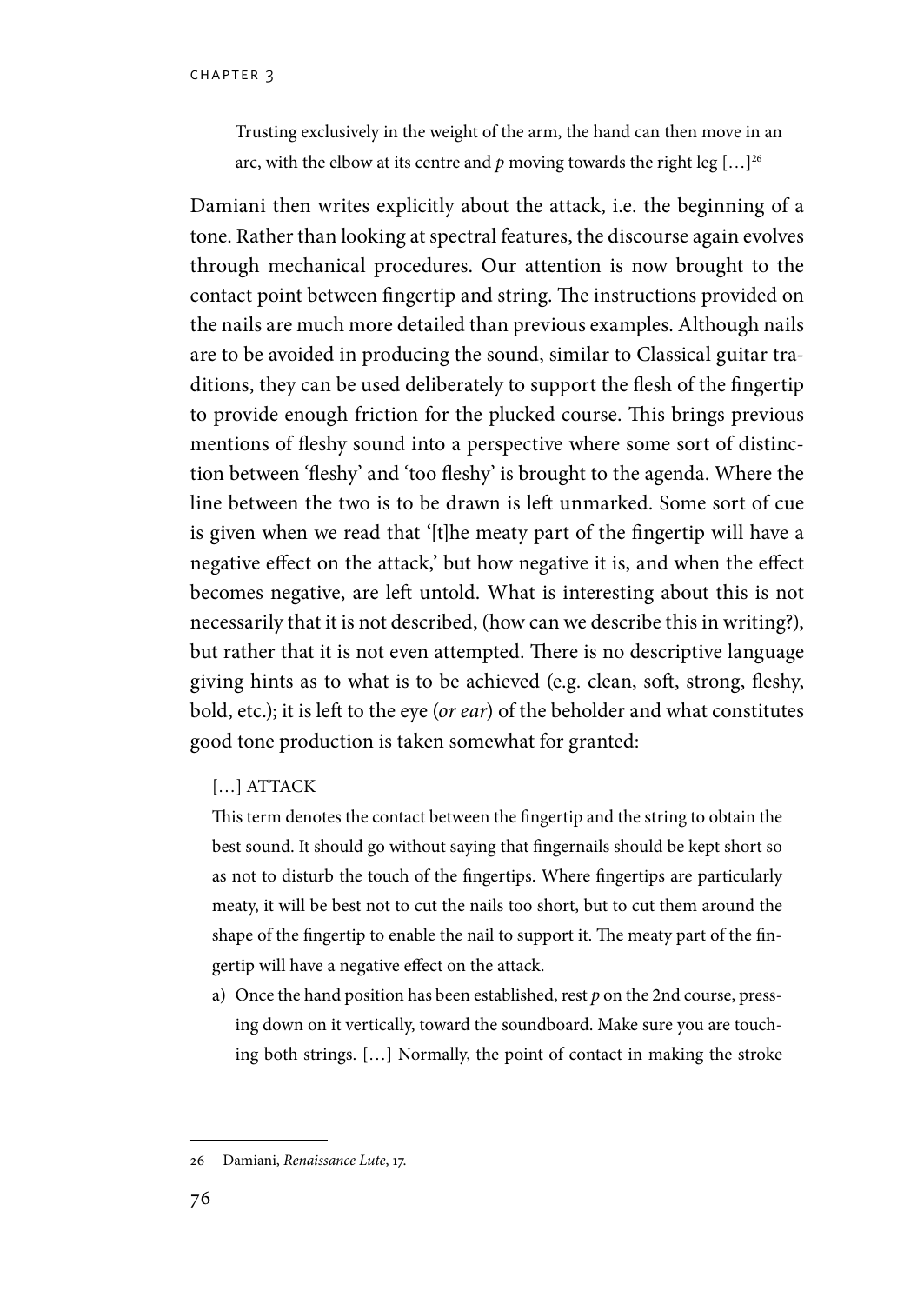will be on the lower part of *p*, right next to the nail; a more central position on the meatier part of *p* normally makes the stroke slower and clumsier […].

In relation to the lack of description of what is to be achieved, it is interesting to read words like 'best sound.' This provokes discursive perspectives on the hierarchy between performance technique and sound; that is, whether we are to regard tone production from the bottom-up or top-down perspective. Is the 'best sound' a simple, natural product of properly-executed mechanics, thus emphasising technique? Or is the 'best sound' in all its subjectivity, ambivalence and cultural context, the primary focus for which the mechanics are constructed and adapted to achieve, thus emphasising aesthetics? If the latter applies, can it be taken for granted? It seems as if Damiani, like many of his colleagues, prefers the bottom-up perspective, but the argument is not entirely consistent. We notice, for instance, that when speaking about the '[p]ositioning of *i*' (i.e. the index finger) it does not say whether the performer is to pluck both the strings of each course with all fingers or if some are only to hit one of the pairs (I return to this idea in Chapter 4).<sup>27</sup> Finally, in terms of the Classical guitar/lute debate, Damiani includes a section on guitarists and their process of starting to play the lute and learning and getting accustomed to play without nails, thus acknowledging the Classical guitar audience.<sup>28</sup>

Another lengthy discussion on tone production can be found in Pascale Boquet's writing (2008).<sup>29</sup> In a section called 'Evolution de l'esthétique sonore des différents luths' ('Evolution of the Aesthetics of Sound of Different Lutes') we find a discussion on what characterises the various lute instruments' sonic qualities and characteristics *per se*, but not how tones are to be produced by the performer.<sup>30</sup> Later on, when writing about the use of various fingers, she explains that both the thumb and index finger should make contact with and pluck both strings of each course, as we have seen before. We also learn that:

<sup>27</sup> Damiani, *Renaissance Lute*, 17.

<sup>28</sup> Damiani, *Renaissance Lute*, 18.

<sup>29</sup> Boquet, P., *Le secret des muses: Méthode de luth renaissance*, Volume M-1, Nouvelle édition (Paris: Société Française de luth, 2008).

<sup>30</sup> Boquet, *Le secret*, 5.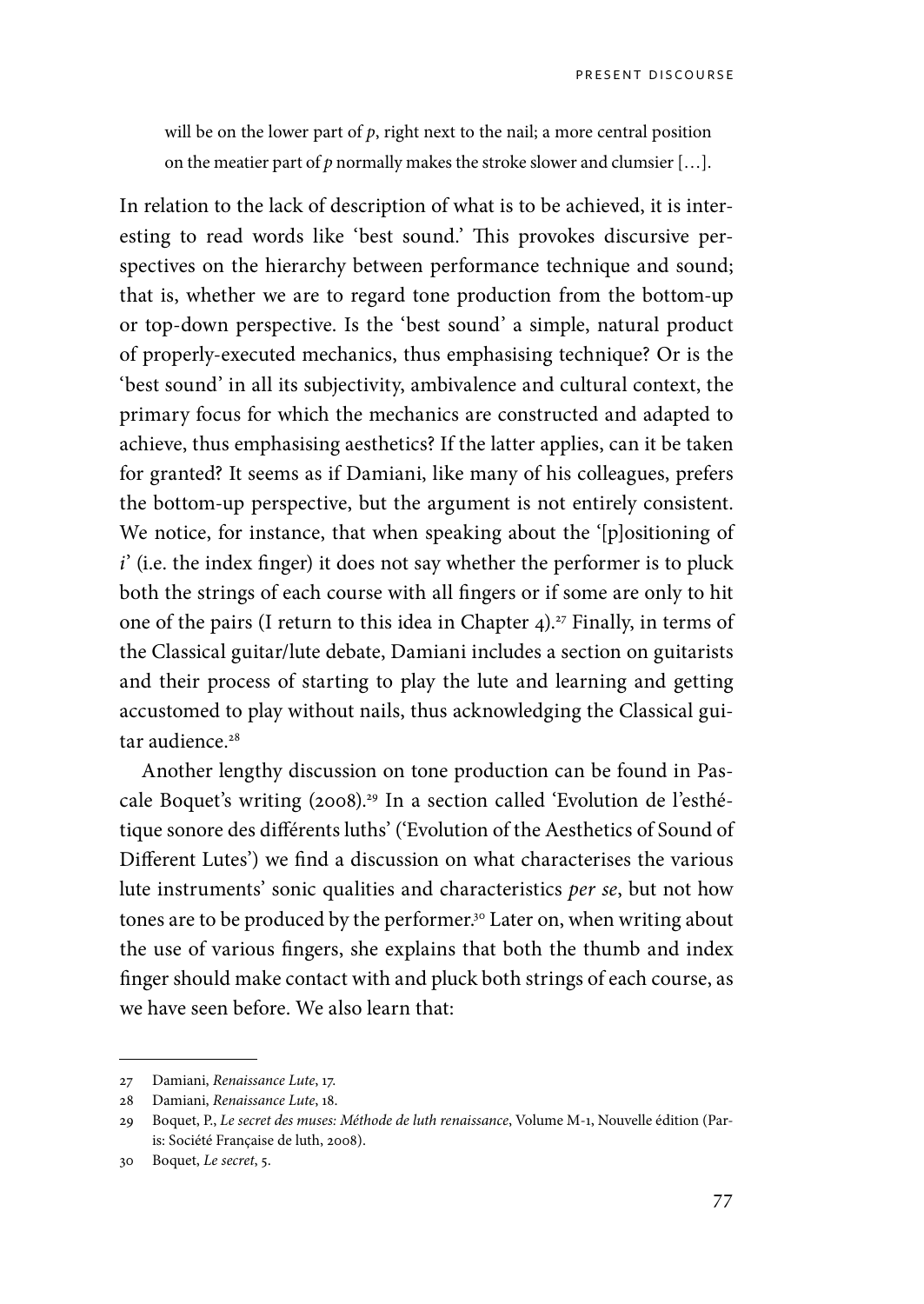'[…] Dans tous les cas: prendre les cordes avec un maximum de pulpe (donc avec le pouce plus à plat que de côté), et ne jamais le casser au niveau de la première ou de la deuxième phalange. […] *L'index:* […] Il doit être bien détendu, surtout au niveau de la dernière phalange, l'impulsion du mouvement venant des deux premières et de l'avant-bras. // Pour pincer une corde, poser le doigt le plus à plat possible, bien sentir les deux cordes du chœur, *appuyer* vers l'intérieur des cordes, et relâcher en visant une direction diagonale vers le coude (l'index ne doit pas déraper sur la longueur de la corde). // Le bout du doigt doit toujours être très souple, jamais crochu, le doigt se pliant simplement à 90° environ. Paradoxalement on pourrait presque dire que c'est la corde qui ébranle le doigt, plutôt que l'inverse. Tout aussi paradoxalement, pour obtenir un son bien rond, clair, qui a du 'corps' et de la puissance, il faut appuyer sur la corde plutôt que tirer dessus. // Ne pas 'gratouiller' la corde trop superficiellement, cela donne un son grêle, sans corps et quasi inaudible.31 (underline removed from original, replaced with italics)

([…] In all cases: Touch the strings with a maximum of pulp (i.e. with the thumb being flat rather than on the side), and never bend it at the level of the first or second phalanx. […] [The index finger …] must be relaxed, especially at the level of the last phalanx [i.e. the distal joint], the impulse of the movement comes from the first two [joints] and the forearm. // To pluck a string, hold your finger as flat as possible, feel the two strings of the course, press the strings inward, and relax by aiming diagonally towards the elbow (the index finger should not slide along the length of the string). // The tip of the finger must always be very soft, never hooked, the finger simply folding to 90°. Paradoxically one could almost say that it is the string that shakes the finger, rather than the reverse. Equally paradoxically, to get a well-rounded, clear sound, which has 'body' and power, it is necessary to depress the string rather than to pull it. // Do not 'scrape' the rope too superficially; it gives a small sound, without body and is almost inaudible.)

A more interesting remark can be found regarding the right-hand *figuetas* technique, emphasising the weight of the arm and the ampleness of the fingers:

<sup>31</sup> Boquet, *Le secret*, 32.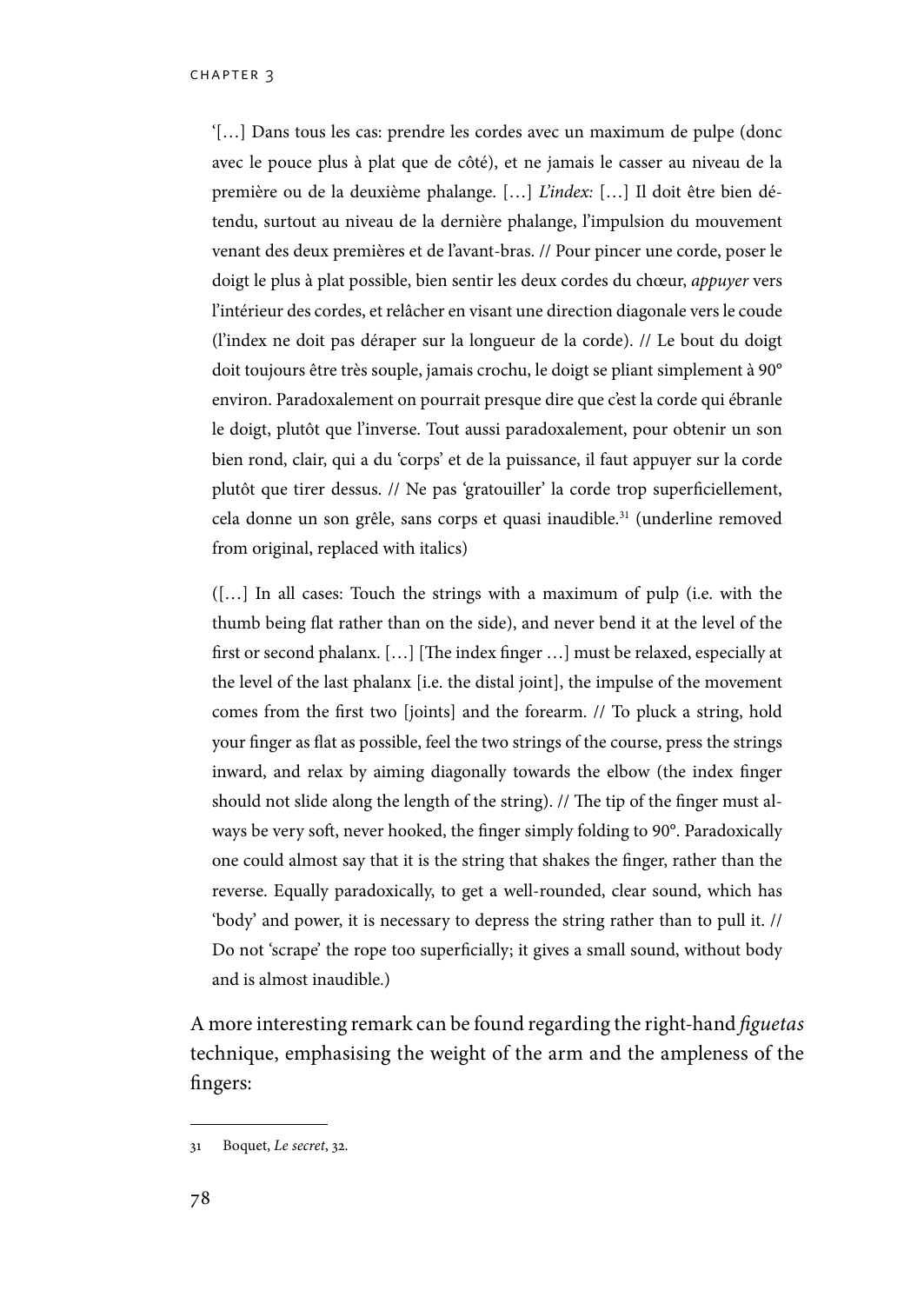Ne pas éviter la différence de dynamique entre ces deux doigts [i.e. le pouce et l'index], c'est elle qui donnera du relief aux mélodies […] Enfin, ne pas hésiter à faire des mouvements très amples: un mouvement étriqué donnera un son étriqué et petit, un mouvement ample donnera une sonorité généreuse. // Bien sentir, dans ce geste, le poids de l'avant-bras. // Attention: pas de rotation du poignet, seulement un mouvement latéral descendant.<sup>32</sup>

(Do not avoid the difference in dynamics between these two fingers [i.e. the thumb and forefinger], this is what will impart the contour and shape to the melodies […] Finally, do not hesitate to make very ample movements: A narrow movement will give a narrow and small sound, ample movement will give a generous sound. // Feel the weight of the forearm in this gesture. // Attention: No rotation in the wrist, only a lateral downward movement.)

In Xavier Cauhépé's *The Secrets of the Lute* (2009),33 Volume 1,34 we see yet another example of someone distancing themselves from the Classical guitar by stating that it is better to have never played it at all: 'Though apparently similar, the lute and the guitar are worlds apart. The best lutenists to come will be those who will never have played the guitar because, otherwise their fingers will have developed irreversible habits to the detriment of the lute.'35 When compared to O'Brien's 'dangerously' and Poulton's 'unauthentic [nail] sound' this is the most clear distinction between lute and guitar practice. Lute practice is then argued to be so different that a background within Classical guitar performance will only be confusing and set the wrong premises. This is somewhat interesting because the instructions presented in Cauhépé's book are more detailed and precise than what we see in historical material (cf. Chapter 2) which means that somewhere along the way, he must have added his own additions and assumptions to the lute technique.

<sup>32</sup> Boquet, *Le secret*, 33.

<sup>33</sup> Cauhépé, X., *The Secrets of the Lute*, Volume 1 (France: Editions Robert Martin, 2009).

<sup>34</sup> Volume II of the same work (2010) makes no new points on the mechanics of tone production, but focuses more on advanced fingering; see Cauhépé, X., *The secrets of the lute*, Volume 2 (France: Editions Robert Martin, 2010).

<sup>35</sup> Cauhépé, *The Secrets I*, 11.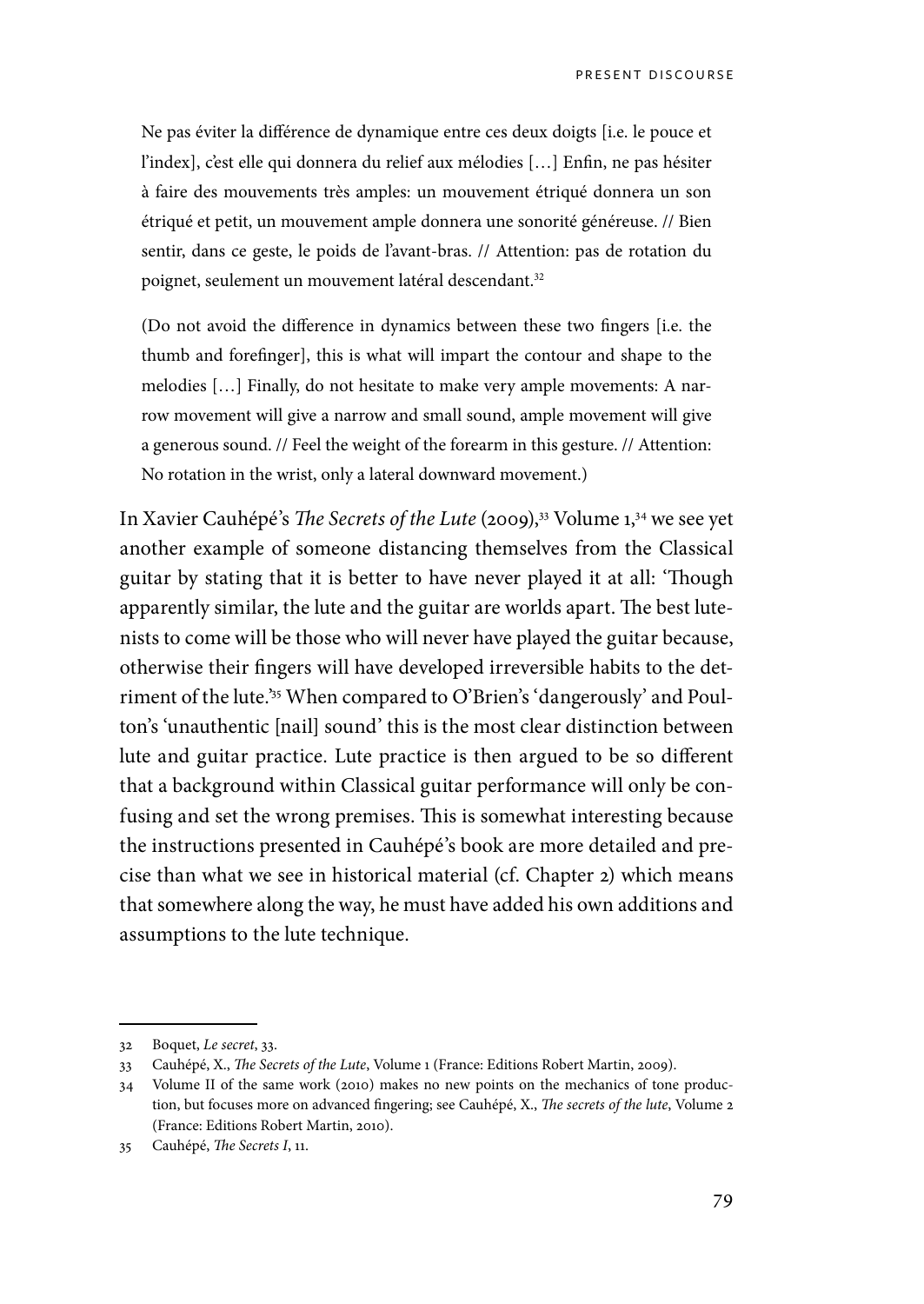chapter 3

Nonetheless, he agrees with earlier literature that the right hand should be placed between the rose and the bridge. Unlike the others, he draws attention to the strings' tension and presents more detailed instructions on the pathway of the thumb. He also uses descriptive words such as 'clarity' (cf. earlier mentions of 'clear'), but adds 'presence' to the discourse and asks us to consider tone production from three perspectives: 1) fullness, clarity and presence; 2) accentuation or attack where relaxation plays an important role in creating projection, leading to; 3) intensity and applied pressure:

We are convinced that lute players composing highly elaborate polyphony on their lutes, in order to emphasize the different voice entries, had to compensate the absence of timbre change in a vocal quartet through a marked stress on voice entries. From a physical point of view this strong accentual value is best obtained with the thumb outside because it balances the index, middle finger and ring finger, which is the best way to render with precision the difference in stress; this favours the independence of polyphonic parts or the stressing of a given note […]. It [i.e. the right hand] should be located between the rose and the bridge of the lute, not too close to the latter because the vibration nodes of the courses will give the string more rigidity, hence, a harder feel under the fingers […]. Remember that, on a [Renaissance] lute, the tension of each string is about 3.2 kilograms for the treble and 2.6 kilograms for the other strings. So with such light tension the pressure from the last phalange of each right-hand finger will be sufficient, even to provide each note with a wide variety of accentual weight [… If the thumb] rests on the fifth course and you draw a virtual line from the base of the thumb to the soundboard, the line will intersect the fourth course. This gives you a much better rest-stroke. Playing the thumb this way affects positively the clarity and presence of the sound. [… Y]ou apply pressure on both strings of the fifth course. [… C]heck the following points:

- a) The fullness of the note (its clarity and presence)
- b) Its accentual value (the swifter the thumb leaves the course, the more the sound is projected)
- c) The intensity (it depends on the pressure applied to each string). […]36

<sup>36</sup> Cauhépé, *The Secrets I*, 35–36 and 41–43.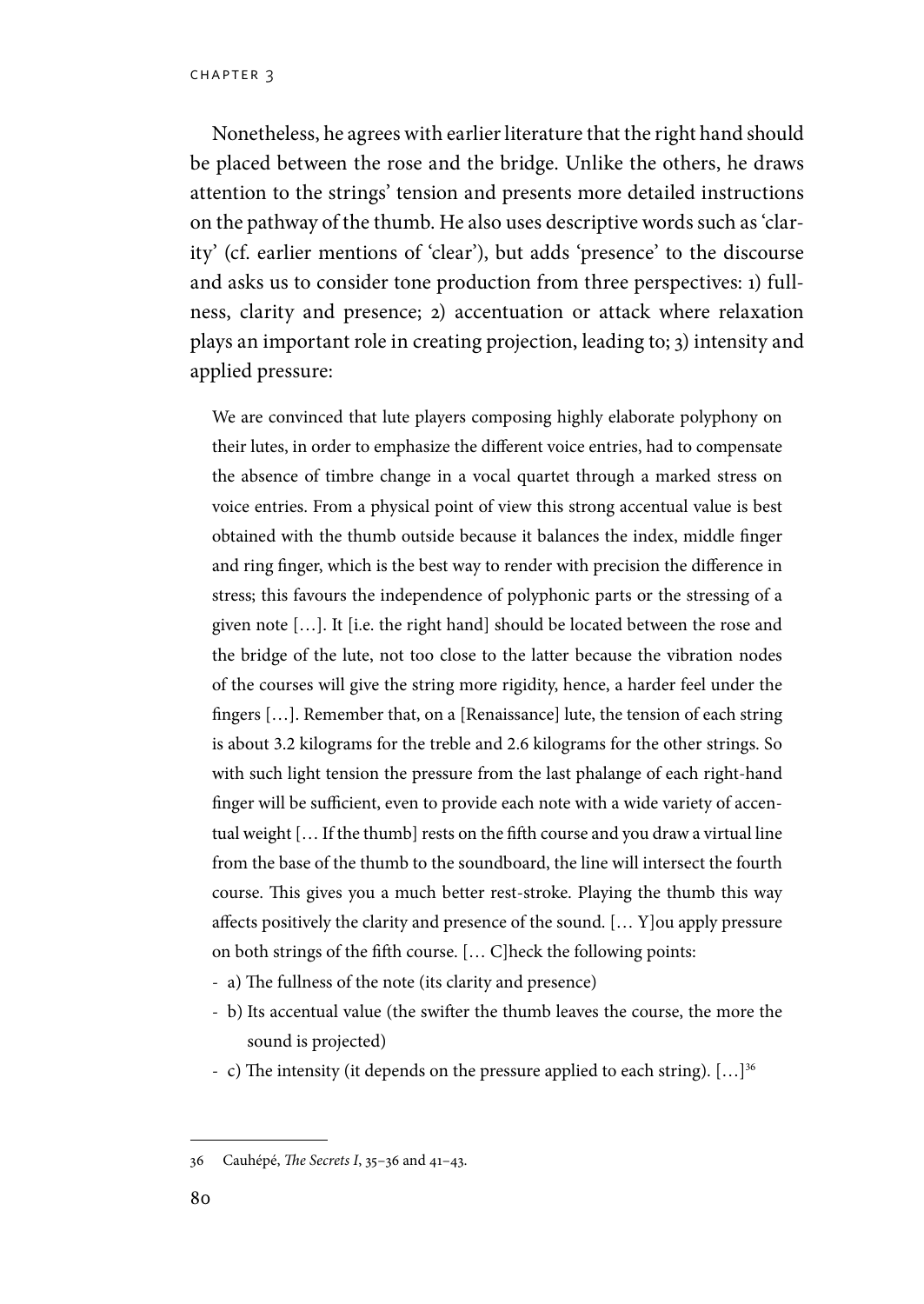Rather than Lundgren's two-phase plucking approach, Cauhépé proceeds to divide the mechanical activity of tone production into three stages: 1) preparation; 2) action; and 3) return. He continues to draw attention to the mechanical process of plucking strings, similar to his earlier-mentioned colleagues, but introduces the concept of a 'spring-like' index finger. While his colleagues have spoken of returning the finger to its original place, this 'spring-like' reference also directs attention to the relaxation involved, because a spring-like effect is not achievable with muscular tension as the finger would move too slowly. Thus, with previous mentions of light pressure and this spring-like motion, we can form a practical understanding of lute technique: relaxation and balance. Tone production must balance the act of producing enough force in the right place (there are different ideas of where that might be) with the act of relaxing to increase rapidity and flexibility:

- a) *Getting ready*. You [*sic*] ears can already anticipate the sound, you imagine it as beautiful as possible (i.e., fullness, flowing quality, presence, clarity, elegance) when you apply pressure to the strings.
- b) *Creating sound*. The pressure applied by the last phalange of the thumb or other fingers is released without the least stiffness. The more relaxed and loose you are the more you will project the sound for the benefit of the melodic lines.
- c) *Contemplative phase*. The lute is a plucked-string instrument. This means that once the sound has been created there is no way you can control it. So you appreciate it while it lasts by assessing how you wanted it to come across as to accentuation, sonority, timbre, emotional and spiritual dimension, gaiety or melancholy and so forth. […] Once the index is in place, the last phalange will apply pressure onto course 1. It must be very supple, spring-like […]. Press the string so that the tendons of your phalange are stretched out to full capacity. The string is depressed towards the soundboard — at this stage there is an accumulation of energy and weight of the phalange in proportion to the accentual value you want to impart to the note. Releasing the index finger depends on the initial weight applied on the string. The faster your index finger leaves the string, the more sound is projected. Your index finger will have to be repositioned using the same portion of flesh of the last phalange, exactly where you have perfect control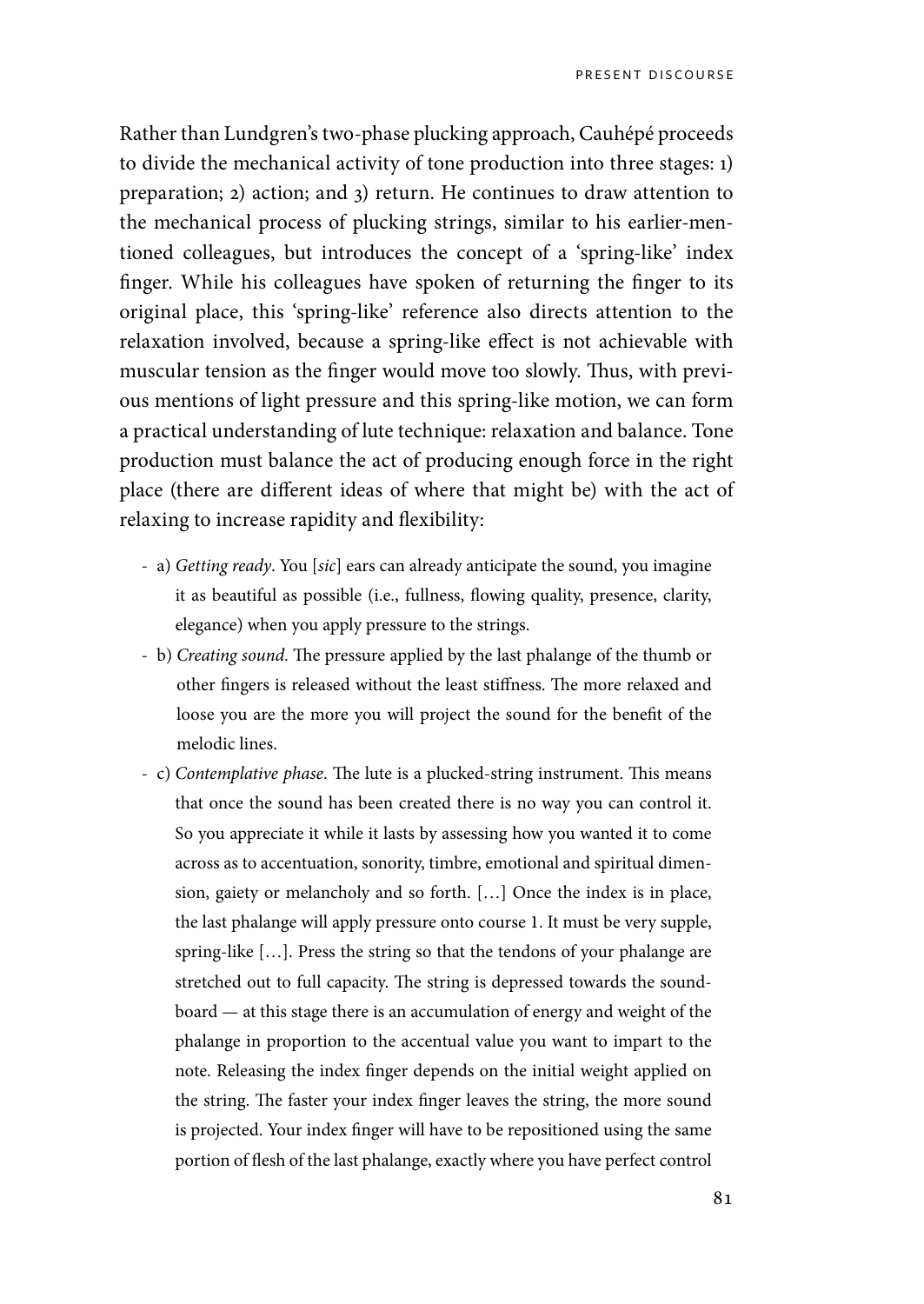of pressure and poise in order to release the string […]. As for the sounds produced with your thumb you must master the three phases — preparation and generation of sound, contemplation — then the results — fullness, clarity, presence and accentual value.37

Another point brought to our attention in this section is tone consistency. Whereas we earlier encountered Poulton's remark that it was unusual to make colour changes while playing, Cauhépé now writes about 'using the same portion of flesh of the last phalange, exactly where you have perfect control of pressure and poise in order to release the string.' This strongly implies tone consistency.

## Baroque lute

As with the articles, the thumb-outside technique associated with, for instance, the Baroque lute, is much under-represented in the literature. Franz Julius Giesbert, in his *Schule für die Barocklaute* (1940),38 presents the earliest modern Baroque lute school according to my investigations. This early attempt to present a school for the Baroque lute is, naturally, more concerned with establishing basic lute practice (such as shifting between bass courses with the thumb, fingering and exercises) than with tone production *per se*.

Forty-seven years later, Toyohiko Satoh had his *Method for the Baroque Lute / Schule für die Barocklaute* (1987) published. It clearly presents the perspective of a converted guitarist and addresses readers with previous knowledge of Classical guitar playing. The book appears somehow fragmented, with no historical evidence cited or illustrations. Like some of his colleagues, we are simply asked to trust his word. As we are now speaking of the Baroque lute, we may notice how he asks the performer to place the hand between the rose and the bridge, which is similar to the Renaissance practice but differs from the Baroque aesthetics discussed in Chapter 2. This is made even more clear by his comment that the biggest difference between the Baroque lute technique and the guitar is the supporting little

<sup>37</sup> Cauhépé, *The Secrets I*, 43–44.

<sup>38</sup> Giesbert, F.J., *Schule für die Barocklaute* (Germany: Schott, 1940).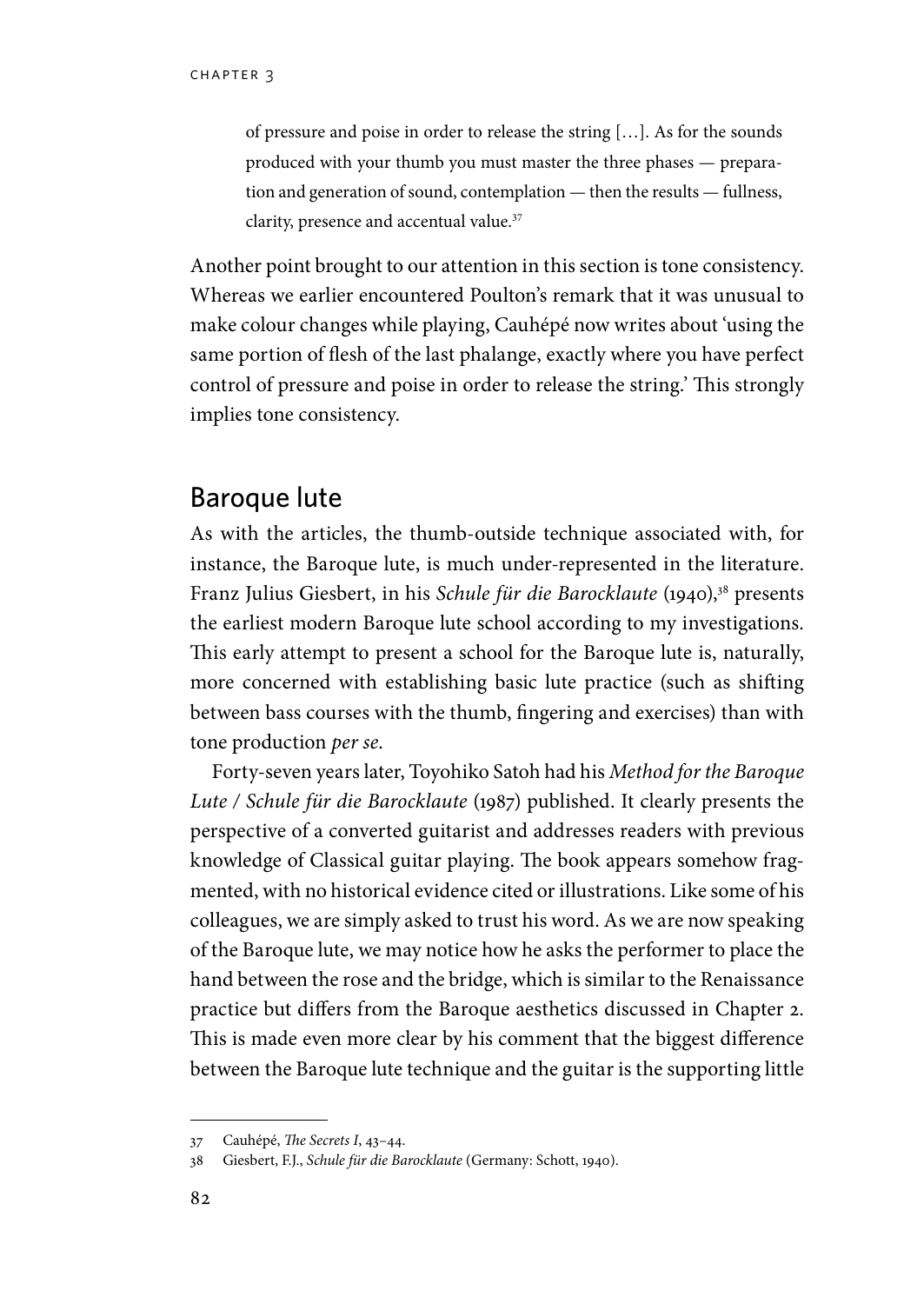finger. Although vague on the specifics (i.e. 'reasonably short'), he opens up for actively using the nails to produce the sound but gives no historical evidence for it. This emphasises and welcomes the Classical guitar approach to the Baroque lute, especially when compared to, for instance, Poulton's no-nail remarks above and Chapter 2:

Although there was certainly more than one standard right-hand technique throughout the history of the lute, present-day technique on baroque lute is similar to modern classical guitar technique. (See photo.) [He refers to a photograph of his own hand position.] The right hand is normally held between the rose and the bridge, with the thumb extended towards the rose. The row of knuckles forms an oblique angle to the strings, and the little finger rests on the soundboard (the main difference from modern classical guitar technique). […]

Another essential difference from modern classical guitar technique is that the RH [i.e. the right hand] thumb plays a very important part in the RH technique. The thumb is responsible for the 6th to the 13th courses, as compared to the guitar, where it normally is occupied with only the 4th to the 6th strings.

Although flesh plucking was much [*sic*] common, fingernails were used by some players in the baroque period. Those players with nails should keep them reasonably short, and hold the hand at a more oblique angle, to avoid producing a 'double-sounding' note for each stroke [...].<sup>39</sup>

Stefan Lundgren also presented a method for the Baroque lute (1993).<sup>40</sup> He too directs the right hand to be placed between the rose and the bridge but attempts more detailed directions on the finger's motion. He takes it further than previous examples by including descriptive words alongside technical directions (e.g. 'slightly,' 'firmly,' 'roughly,' 'slanting,' and 'glancing'). Like previous examples, we are asked to present consistent and balanced tone qualities:

[...] Place the end of the first finger on the soundboard between the bridge and rosette with the tip of the small finger resting on the lute soundboard between the bridge and the rosette about 2 centimeters (3/4 inches) away from the

<sup>39</sup> Satoh, T., *Method for the Baroque Lute / Schule für die Barocklaute* (München: Tree-Edition, 1987), 9–10.

<sup>40</sup> Lundgren, *Baroque Lute*.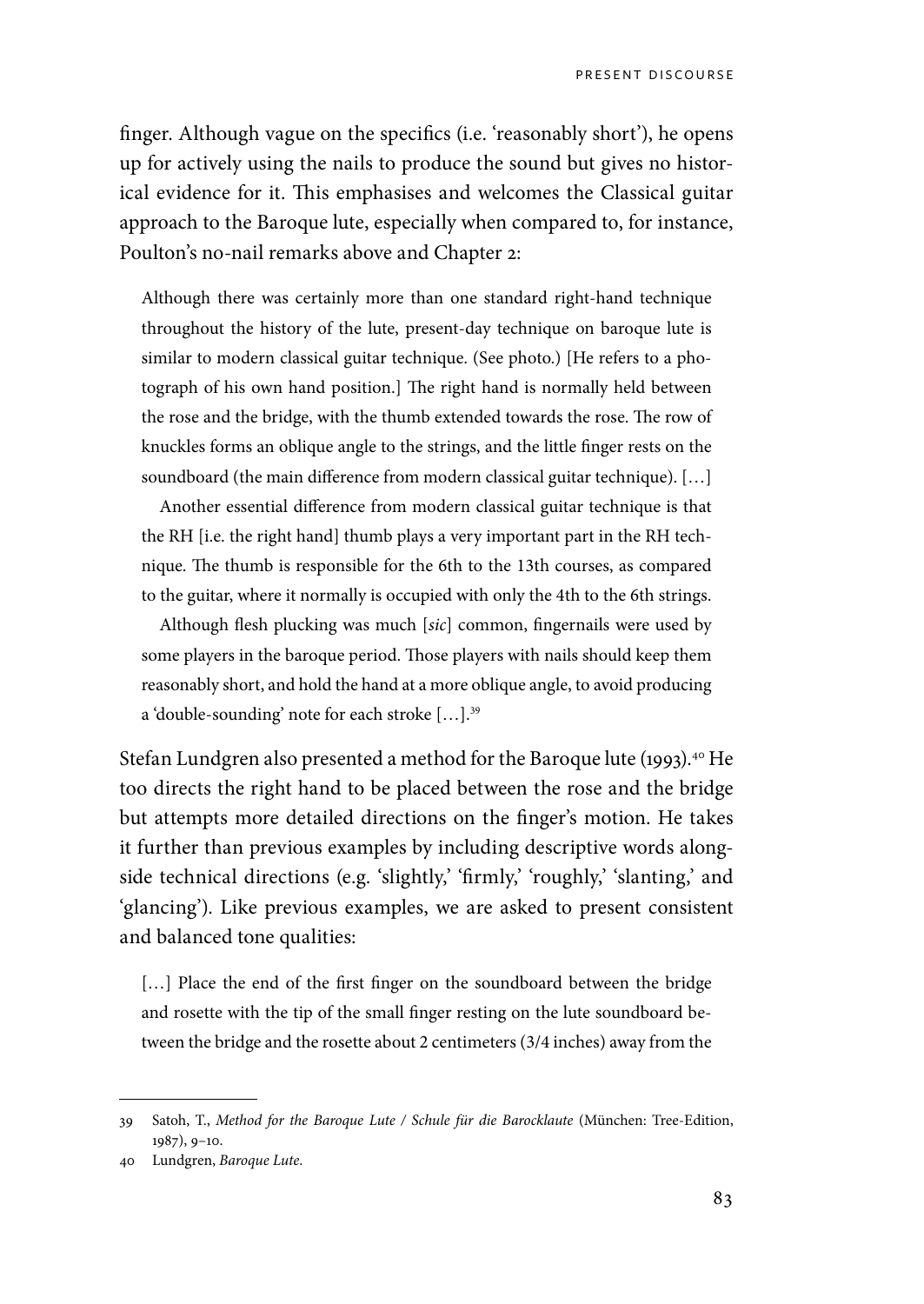first course. […] With a small amount of downward pressure, move the [right hand] thumb lightly across the 10th course, coming to rest at the adjacent 9th course. […] Hold the middle finger tip [*sic*] relaxed and slightly bent over the first course without touching it. Now strike firmly, but not roughly, this course with the finger tip [*sic*] using a first (knuckle) joint movement. This motion begins oblique to the lute top, slanting into the course and glancing outward after the course is struck […] using a slight bending motion from the 2nd and 3rd joints. […] Repeat this stroke continuously between the index and middle fingers, always seeking to equalize the evenness of rhythm (here without accents), volume, and tone quality.<sup>41</sup>

Miguel Serdoura (2007 and 2017)<sup>42</sup> presents a refreshing approach, in which not only are the mechanics even more detailed than most of his colleagues, but also where Baroque lute playing is put in more context than before. First, he draws attention to the Baroque lute sonic qualities using words like 'sweetness' (la douceur) and 'rich texture' (richesse harmonique), and he promotes an approach emphasising a 'round (rond), precise (précis, perlé) and beautiful sound (beau son).' Although the phrasing is no more precise in terms of what it entails in practice than my previous examples, we see new facets of tone production in terms of appearance. Here, we are directed towards 'harmonic texture', 'softness' and even the aesthetic 'beauty,' which takes a more multifaceted and colourful perspective than previous uses of words like 'clarity' and 'presence':

The Baroque lute's specific sound quality, its sweetness and the rich texture of its harmonics reside in its double strings, or 'courses.' It takes a great deal of patient practice to pluck both strings at the same time in such a way as to produce a round, precise and beautiful sound […].43

La particularité sonore, la douceur et la richesse harmonique du luth baroque résident dans le fait que celui-ci possède des cordes doubles, appelées 'choeurs.'

<sup>41</sup> Lundgren, *Baroque Lute*, 4–5.

<sup>42</sup> The book was initially presented in French in 2007, but appeared in a translation in 2017. I have chosen to present both the published English translation and the French original here.

<sup>43</sup> Serdoura, M., *Method for the Baroque Lute: A Practical Guide for Beginning and Advanced Lutenists*. Volume 1, translated by Daniel Ungar. (Italy: Ut Orpheus, 2017), 72.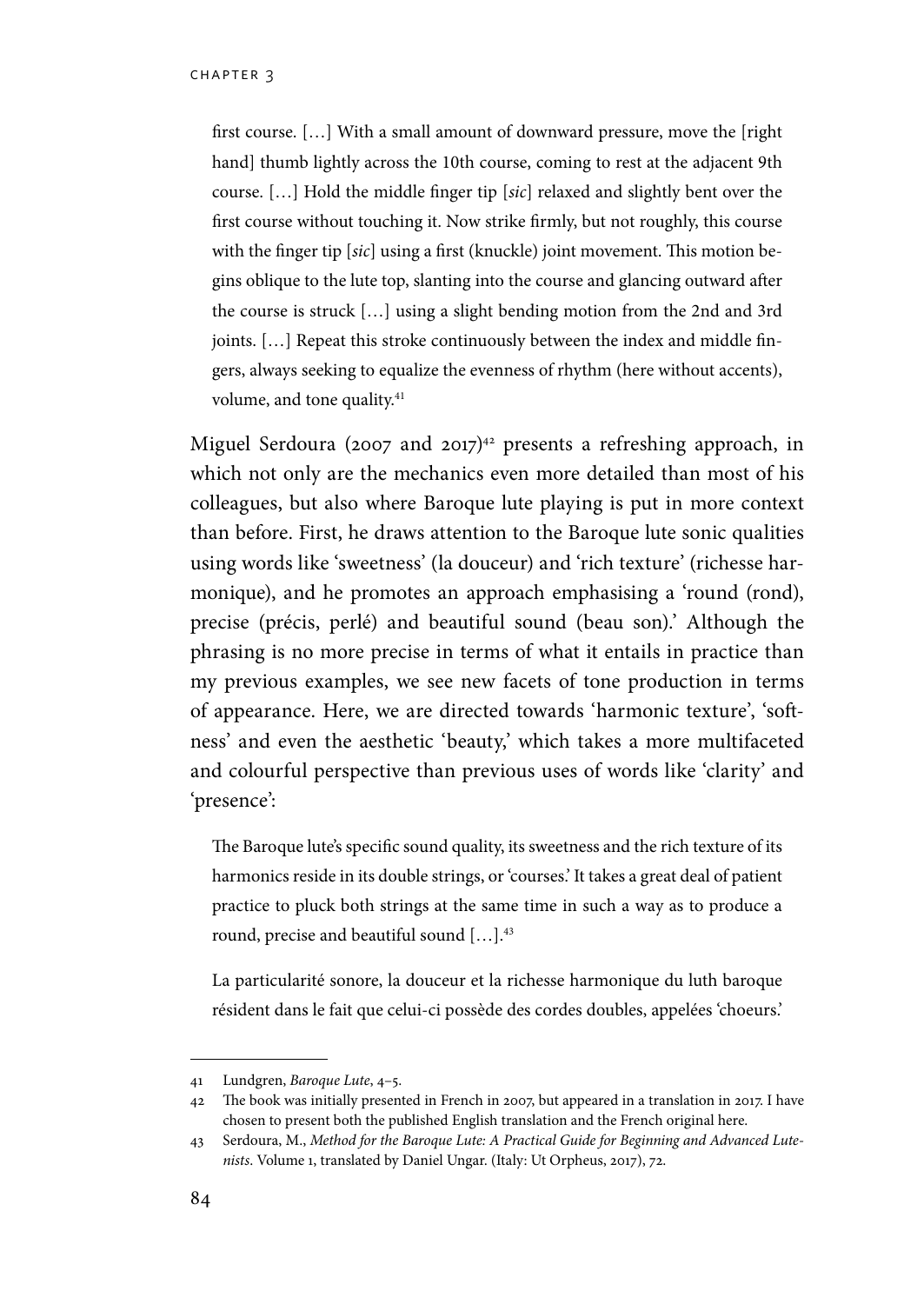Pour réussir à avoir un beau son, rond, précis, perlé, nous devons étudier avec grande précision et patience la manière de bien toucher deux cordes à la fois […].44

Serdoura further contextualises the instrument by drawing attention to its limitations, which, as he comments, are obviously subjective and often based on value judgements regarding the instrument's era. Subjectivity and values aside, the more concrete expressive limitations of the Baroque lute are bound up with its volume, which is a product of its small size, relatively low tension and many strings. Similar to Cauhépé, Serdoura also makes a point of relaxation and balance. That is, that tone production must balance the act of producing enough force in the right place (and there are different ideas of where that is) with the act of relaxing, to increase rapidity and flexibility. What is significant in this book is that the so-far standardised cause and effect mechanics are now introduced to a more subjective perspective. Using language such as 'undivided intuition and passion can be unharnessed and we can freely express ourselves, but in such a way as to respect the lute's natural voice, with no obstacles or extraneous influences,' we notice attempts to show more depth and value in regard to the subject. But still we are left to judge for ourselves what this actually means in practical performance. Rhetorically, when do we reach the 'natural voice of the instrument?' (I return to related perspectives in Chapter 4). How do we 'unharness' (in the sense of removing armour) 'intuition and passion?' What are the 'obstacles and extraneous influences?' Clearly, the book format is not capable of mediating fully what tone production is, could or should be, as already discussed. This is where informed play truly comes into practice, because we cannot rely on the performer, book or source alone. We can only create our own understanding of the topic by making the best of each and taking our own informed standpoint:

Every musical instrument has its qualities and limitations. The limitations are obviously subjective, as they are often based on value judgements regarding the instrument's era. The expressive limitations of the baroque lute are bound up

<sup>44</sup> Serdoura, M., *Méthode de luth baroque* (Paris: Éditions de la Société Française de Luth, 2007), 72.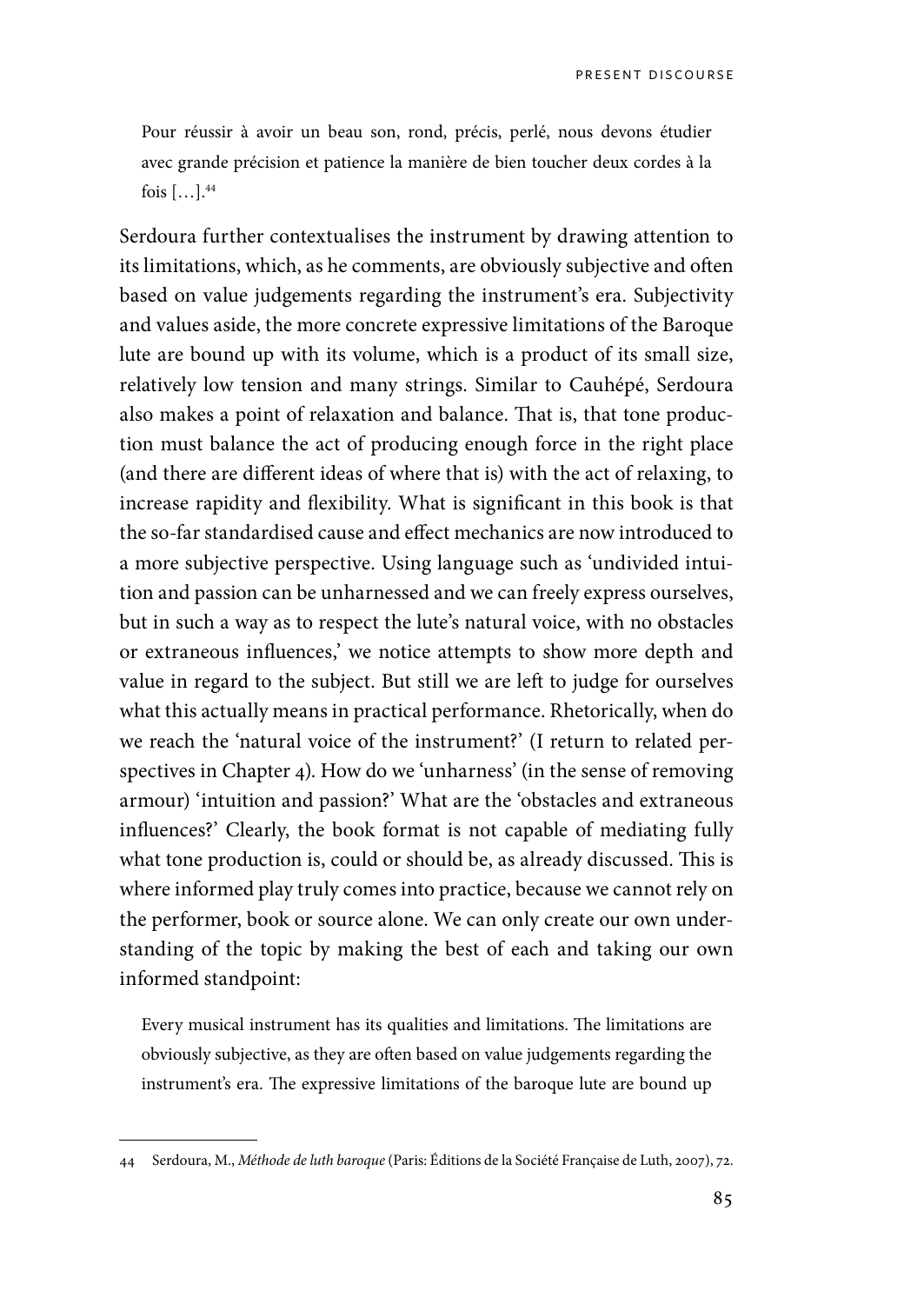with its volume. The fact that the strings are comparatively slack and come in pairs prevents the lute from having a loud sound in terms of decibels. Therefore, the lutenist must articulate his playing in order to use all expressive nuances available to him. He must seek to render some sort of speech (rhetoric) and a wide range of colors thanks to the lute's deep body, which, with the help of double strings, creates sounds that are rich in harmonics.

The more one uses strength to pluck the strings, the less the lute will sound. This paradox should lead the lutenist to use gentleness in plucking the string.

Certain physical reflexes, such as digital agility, strength, sensitivity of touch, elasticity of arm and finger muscles, back tension, etc., must be developed so that our undivided intuition and passion can be unharnessed and we can freely express ourselves, but in such a way as to respect the lute's natural voice, with no obstacles or extraneous influences.45 (Bold typeface in subheadings are removed from the original)

Tout instruments de musique a ses limites et ses qualités. Ces limitates sont bien sûr toujours subjectives car souvent liées a un jugement porté sur une époque déterminée. La limite expressive qu'on pourra trouver au luth se situe au niveau de sa puissance sonore. Le fait que les cordes aientt [sic!] très peu de tension et qu'on les joue par groupes de deux, empêche l'instrument d'avoir un son puissant au niveau des décibels. Dorénavant, on doit donc chercher à s'exprimer au luth avec toutes les nuances qu'on peut y trouver au niveau de l'articulations, cherchant le discours parlé (rhétorique), et toute une gamme de couleurs grâce a sa caisse de résonance profonde qui, à l'aide des cordes doubles, développe des sonorités remplies d'harmoniques.

Avec le luth, plus on utilise la force sur les cordes, moins il ca sonner. C'est un paradoxe mécanique qui aura pour vertu d'adoucir le toucher du luthiste. Nous devons développer certains mécanismes corporels comme l'agilité des doigts, la force, la sensibilité du toucher, l'élasticité des muscles de nos bras et de nos doigts, la tension exercé par notre dos, etc, afin que toute notre intuition et notre passion puissent voir le jour et s'exprimer véritablement, mais en conformité avec la voix naturelle du luth, sans encombrements ni facteurs parasites.46 (Bold typeface in subheadings are removed from the original)

<sup>45</sup> Serdoura, *Method*, 74.

<sup>46</sup> Serdoura, *Méthode*, 74.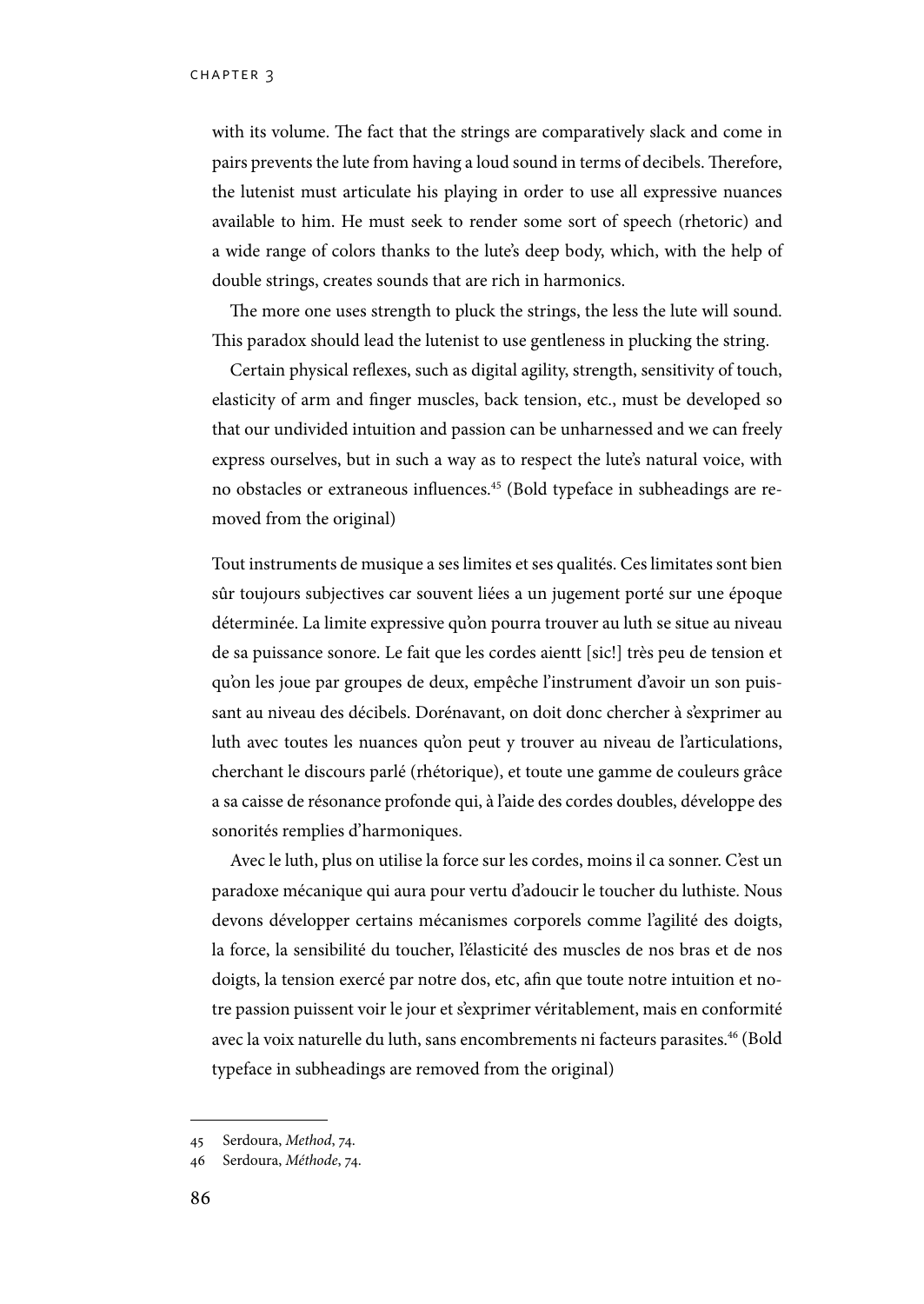Later, we are asked to play close to the rose (which conflicts somewhat with the results seen in Chapter 2). Once there, Serdoura instructs us to divide physical contact between the designated finger and the courses into two steps: 1) approaching the top string, before 2) touching the lower string. We notice how he goes into more detail than his colleagues. Rather than merely speaking of the course as one entity, he also differentiates between the two strings of each course. This innovatively gives the two strings of each pair a separate function and role, combining 'the clarity of a single string […] with the resonance of the lute's double strings.' Furthermore, Serdoura is the first to explicitly relate the return of the finger (cf. Cauhépé's third phase and Lundgren's second phase) with relaxation ('relax the finger totally'), which is necessary to 'produce a sound which is neither rough nor harsh':

[...] and place your right hand at a distance of two fingers' widths from the rose [… Photograph excluded]. […] The courses [: …] The soft outer edge of the index finger tip [*sic*] will first make contact with the first of the two strings that make up each course. [Photograph excluded. …] Next, turn your finger a little more toward you in order to feel the second string as well. […] This technique will enable you to combine the clarity of a single string (like a violin) with the resonance of the lute's double strings! [Photograph excluded. …]

The mechanics of the finger movement […] When the finger touches the course, as described above … [Photograph excluded. …] … you will bend the first joint very slightly toward the soundboard. [Photograph excluded. …] You will then press the course down toward the soundboard, bending the strings somewhat. […] In actual fact, the mere pressure caused by the right hand's weight is sufficient. [Photograph excluded. …] You should sense that the (very moderate) strength exerted on the course comes, not from the finger's joints, but rather from the third (metacarpophalangeal) joint toward the top of your hand. […] The last stage in right-hand finger movement is to relax the finger totally. Its movement should be ample, in order to gain flexibility and thus produce a sound which is neither rough nor harsh. […] The thumb [: …] As you did with the index finger, you should first press the first of the two strings that form a course with the outer edge of the soft part of the thumb tip (press downward). [Photograph excluded. …] Next, turn the thumb a little (downward) in order to feel the second string. [Photograph excluded. …] The thumb should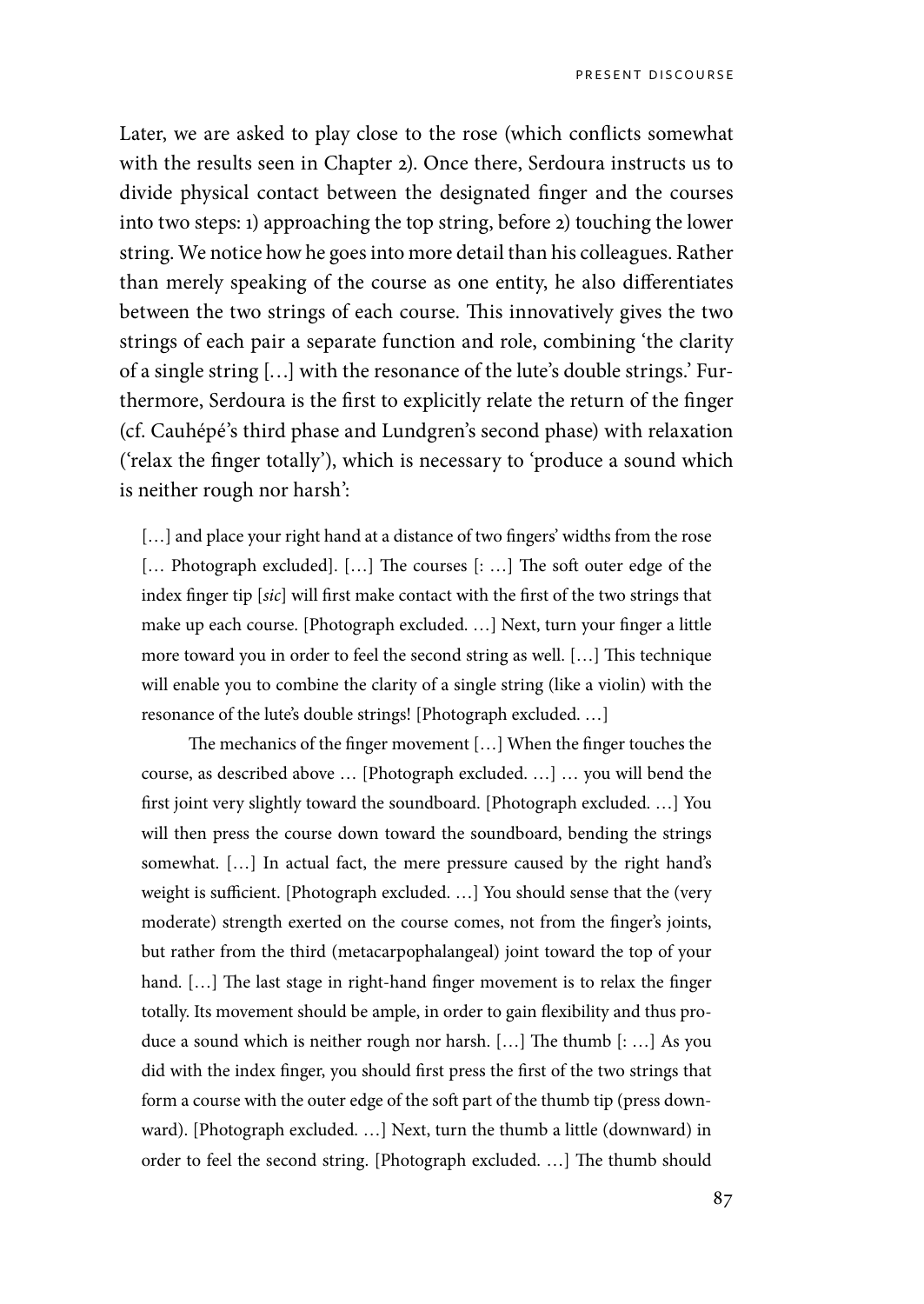be rather straight, but the first joint is slightly bent. [Photograph excluded. …] Next, use the weight of your hand to let the thumb fall onto the adjacent course, while effecting a small movement with the first joint. [Photograph excluded. ...] (Bold typeface in subheadings are removed from the original) $47$ 

[...] placez ensuite la main à 2 doigts de distance de la rosace [... Photograph excluded]. […] Les choeurs[: …] L'index va d'abord appuyer sur la première des 2 cordes qui forment 1 choeur, avec le coté extérieur de la pulpe. [Photograph excluded. …] Ensuite, le doigt se tourne un peu plus (vers vous) pour sentir également la deuxième corde. […] Cette technique vous permettra d'avoir la clarité de la corde simple d'un violon et la résonance des doubles cordes d'un luth ! [Photograph excluded. …]

Mécanisme des doigts […] Au moment où le doigt touche le choeur comme décrit précédemment … [Photograph excluded.] … vous pliez très légèrement la première phalange vers la table d'harmonie. [Photograph excluded. …] Vous devrez ensuite exercer une pression sur le choeur vers la table d'harmonie, afin que la corde devienne un peu élastique. […] En réalité, il suffit d'une simple pression causée par le poids même de la main. [Photograph excluded.] Vous devez sentir que la force (très modérée) que vous exercez sur le choeur vient, non pas de différentes phalanges du doigt, mais de la 3ème articulation situé dans le haut de la main (métacarpo phalangienne). […] Enfin, la dernière étape du mouvement à effectuer avec les doigts de la main droite, consiste à relâcher le doigt, sans aucune force. Celui-ci devra faire un mouvement ample, pour avoir de la flexibilité, ce qui donnera une sonorité qui ne sera ni raide ni dure. […] Le pouce[: …] Tout comme l'index, vous devez appuyer d'abord sur la première des 2 cordes qui forment 1 choeur, avec le coté extérieur de la pulpe […]. [Photograph excluded.] Ensuite, le doigt se tourne un peu plus (vers le bas du luth) pour sentir aussi la deuxième corde. [Photograph excluded. …] Quand vous jouez les derniers choeurs, do, si et la, vous devez plier un peu plus la première phalange du pouce [i.e. through the distal interphalangeal joint] afin de ne pas trop crisper ni le poignet ni la paume de la main droite. [Photographs excluded. ...]<sup>48</sup> (Bold typeface in subheadings are removed from the original).

<sup>47</sup> Serdoura, *Method*, 77.

<sup>48</sup> Serdoura, *Méthode*, 77–81 and 83.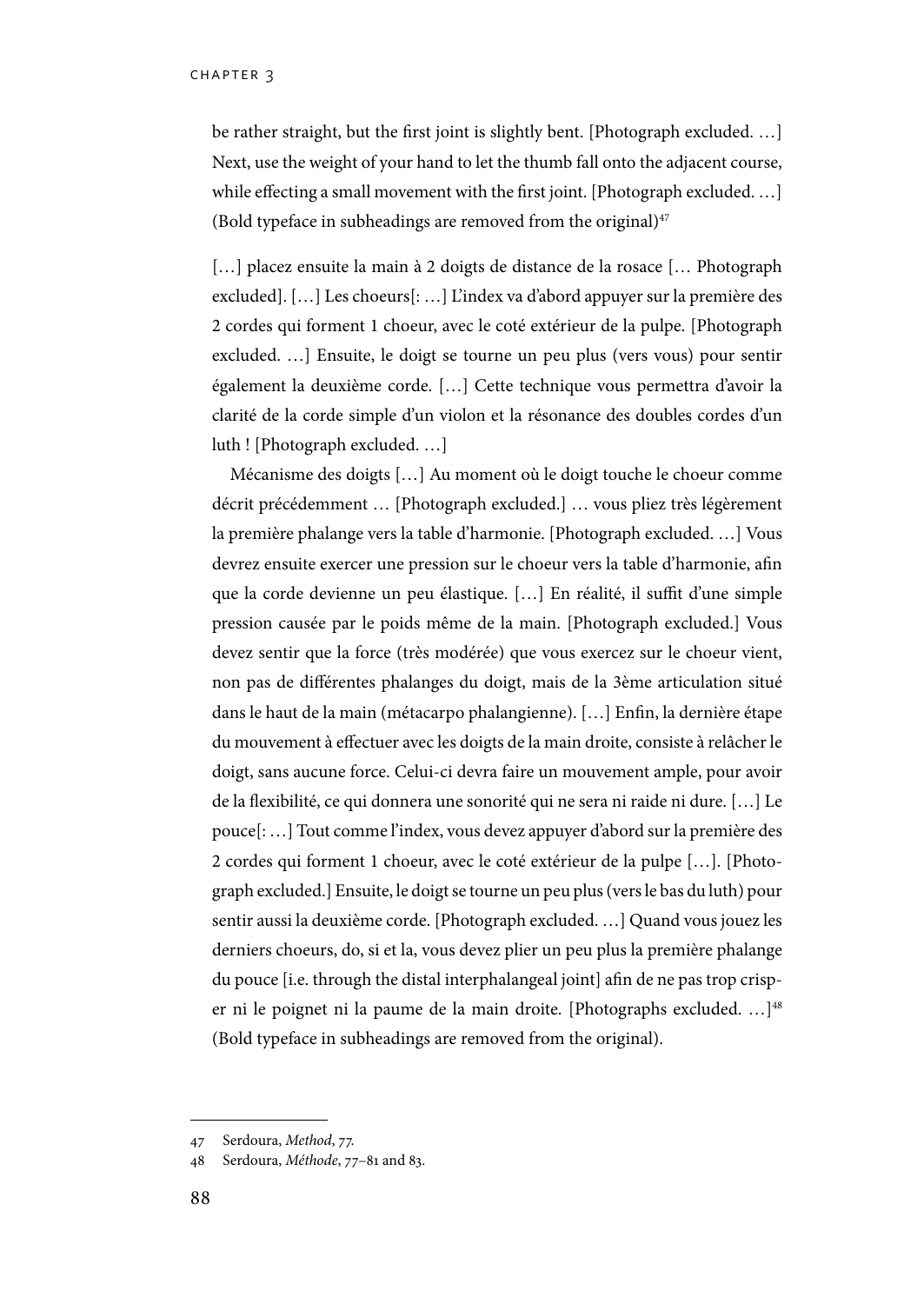Other authors bring the Baroque guitar into the lute discourse. James Tyler for one, in *A Guide to Playing the Baroque Guitar* (2011), argues that the right-hand technique is the same for the baroque guitar as it is for the [Baroque?] lute (cf. 'the thumb slightly extended toward the rosette'). What is particularly interesting to note here is that Tyler anticipates future musical periods as well, while most of his colleagues are only concerned with establishing the past. He does this by asking the reader to study Fernando Sor's *Méthode pour la Guitarre* from 1830, because of its excellent detailed instructions. It is to 'be studied by all guitarists, even those specializing in the baroque instrument[.]' This is a rare case, when the author not only acknowledges the Classical guitar discourse, but also includes it as a means of understanding earlier practices rather than how to differentiate it from the lute. From my own personal experience, this is a standpoint that seems to be more accepted within the field of the Baroque guitar than the lute, and perhaps this is a natural outcome given the close relationship not only between the two physical instruments themselves, but also in their names (Baroque *guitar* and Classical *guitar*):

Right-hand technique is essentially the same for the baroque guitar as for the [Baroque?] lute. Most players held their right hand in a position with the thumb slightly extended toward the rosette and the little finger resting on the soundboard about two inches in front of the bridge, except when they played strummed chords. […] Few technical instructions are provided in the music sources for baroque guitar […]. But it seems as if the traditional, lute-like technique described above survived not only through the Baroque period, but also, as Fernando Sor's Méthode pour la Guitarre (Paris, 1830) attests, through the Classical. It is therefore recommended that Sor's excellent detailed instructions, which include several diagrams, be studied by all guitarists, even those specializing in the baroque instrument. […] As many contemporary lute sources verify, most lutenists and guitarists of the Baroque period did not play with fingernails. This apparently held true during the Classical era as well  $[\,...]$ .<sup>49</sup>

Finally, Kind (2014) provides another detailed description of the righthand technique which he links to tone production. Unlike most of the

<sup>49</sup> Tyler, J., *A Guide to Playing the Baroque Guitar* (USA, Indiana University Press, 2011), 6.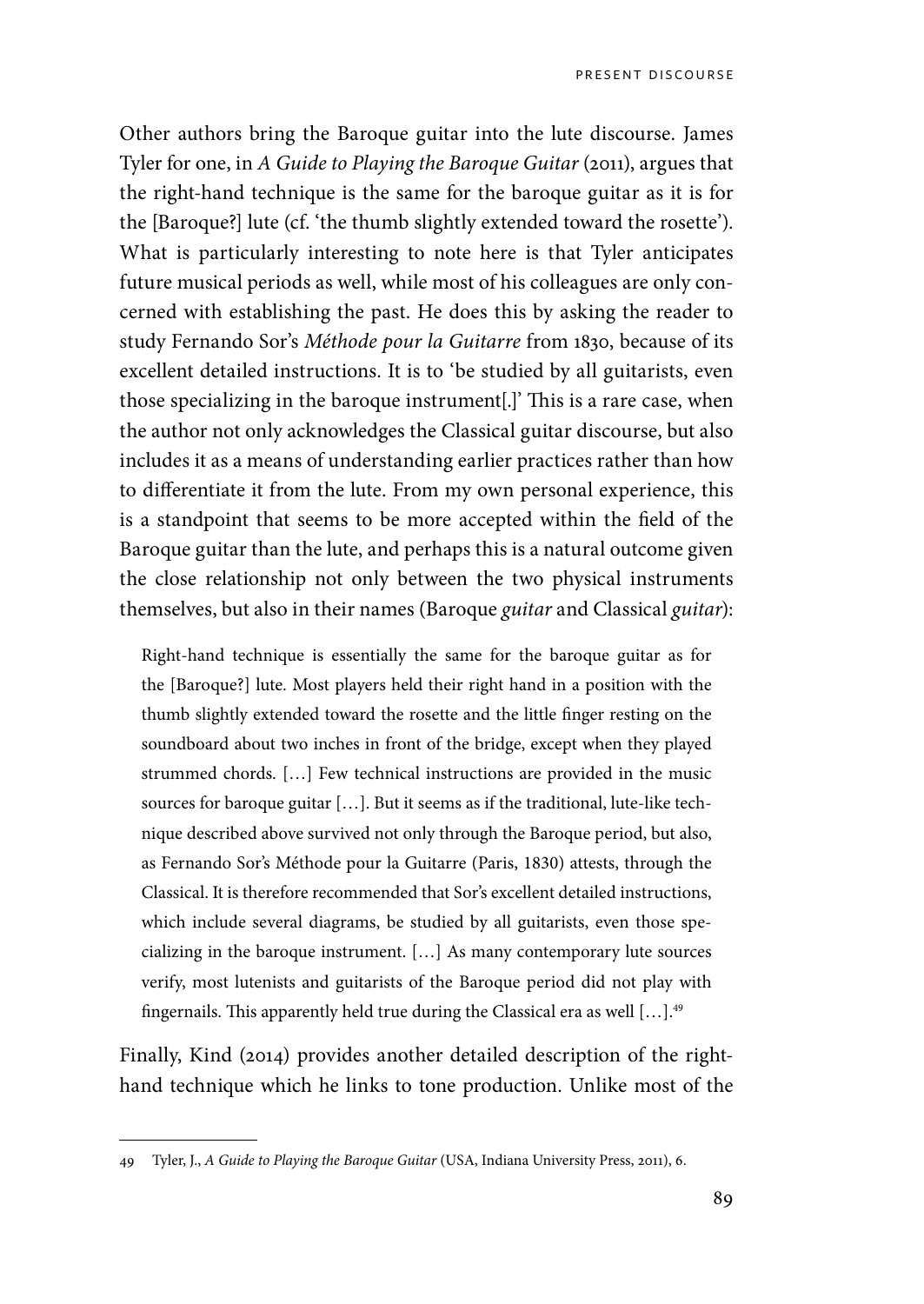other examples here, this book is only published as an e-book, in Kindle format. Kind provides no historical account or foundation for his methodology, nor does he position his lute-playing approach among other artists and traditions. The sole focus is how to utilise the Alexander Technique based on his own personal account. He focuses on the mechanical aspects of playing too, but his main focus lies more in the execution of music from an ergonomic perspective rather than a sound production perspective. Another difference is that, while most of his colleagues focus on how lute performance should be done, Kind often takes the perspective of why it may not happen and what the performer (possibly) is doing wrong:

If the performer is incapable of producing volume without a harsh tone, then something is wrong with the right-hand technique. This usually happens because the performer is hooking the strings with the middle joint of the fingers and, as more force is applied, the strings slap against the fingerboard. The strings should be struck and not hooked. The finger moves through the course from the main knuckle of the right hand, aiming for the back of the palm instead of hooking the finger into itself. In this process there is some curling in the middle joint, which helps move the finger into the palm at an even reflexive rate. The movement needs to be executed at a naturally reflexive speed so that excessive tension is not caused by trying to force the finger to go faster through the course. You can only move as quickly as your reflexes allow, so you need to trust your reflexes. […] With the execution and return of the stroke being reflexive, excessive tension is avoided at high tempos and the quality of tone is clear, losing any hint of sounding labored.<sup>50</sup>

Kind also emphasises a similar spring-effect to that we have seen before. Through descriptive words such as 'fuzzy or indistinct' and 'controlled sound,' he joins the same linguistic pathway as many of the earlier examples given here. Note how he asks us to achieve a balance in tone production between the thumb and the fingers:

<sup>50</sup> Kind, E., *An Alexander Technique Approach to Lute Technique*. (n/a.: n/a., 2014), Kindle Edition, Lute Technique Specifics, second paragraph.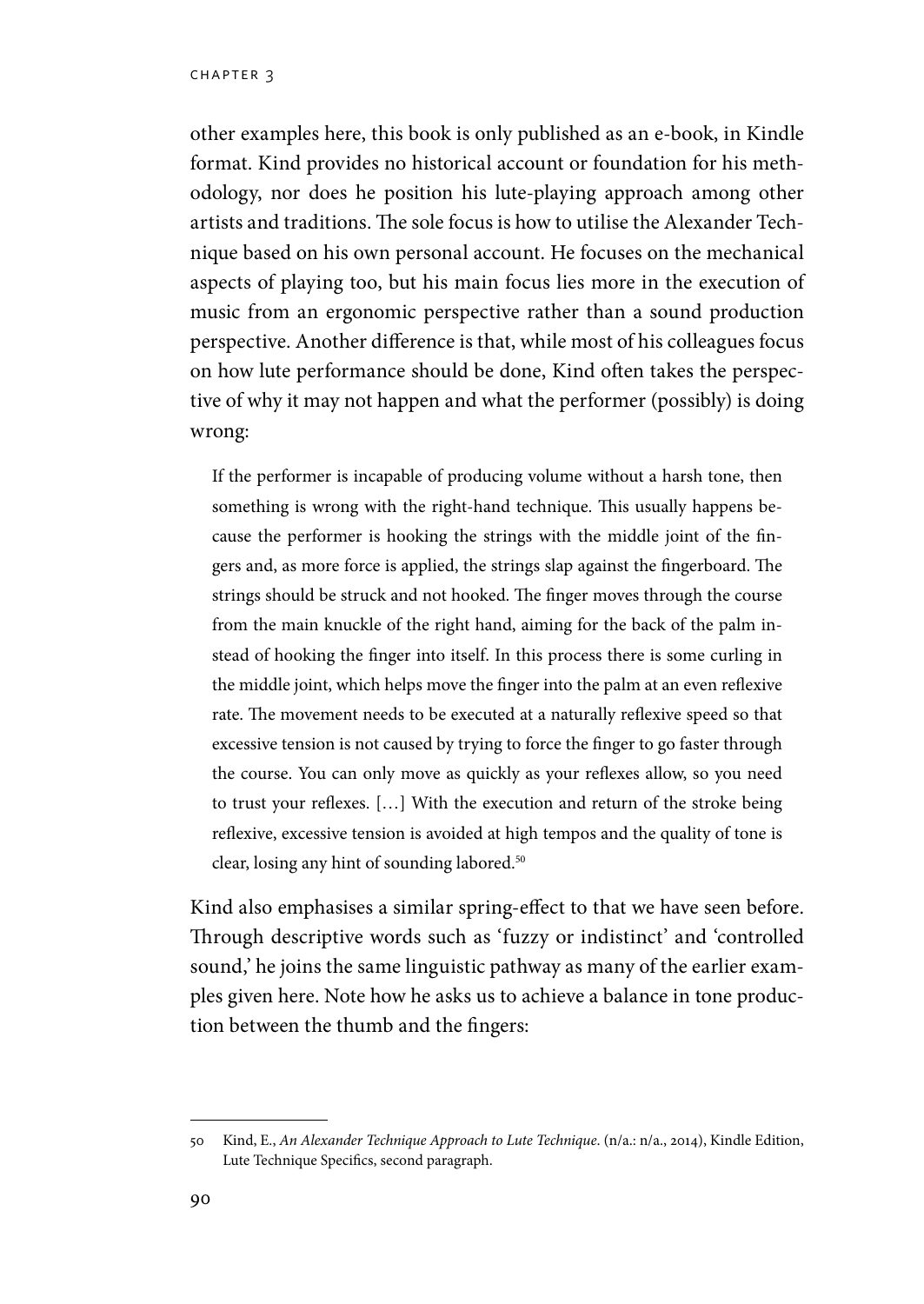The action of the fingertip is very important to tone production. The fingertip needs to give backward. If not, the sound will be harsh. Find a position that allows the finger the freedom to strike from the main knuckle and to give at the tip. Imagine the fingertip as a harpsichord quill. As the finger goes through the course like a door on a hinge, allow the fingertip to give backward like the quill of a harpsichord. Giving at the fingertips is the mechanism behind volume control. No matter how softly the performer plays, the speed of attack should not lessen. If the attack slows down, then the tone loses its quality and becomes fuzzy or indistinct. Something is also lost rhythmically, because, if the attack is slowed, then the exact point when the course is released becomes indistinct. Since the speed of attack is not changed, then something else has to change to reduce volume, and this should be the fingertip. I think of the fingertips as guitar picks. When I want a louder sound, it is like using a stiffer pick, and for a softer sound, a more flexible one. The fingertips are allowed more flexibility, backward as the performer produces softer and softer sounds. If the speed of attack is maintained at a reflexive rate, then the release of the notes is precise. Because fingertips give only so far, their release at a high speed maintains the integrity of the note. When using the thumb, allow it the freedom to break downward from the first joint, and do it as reflexively as the fingers. The sound produced by the thumb bending at the tip is a more controlled sound and closer in quality to that produced by the fingers. Imagine the reverse of shooting marbles with the thumb. When shooting marbles, the thumb tip pops out of the index finger to shoot the marble. Let the thumb do the reverse. With the extra control afforded by the thumb tip, the performer can avoid the danger of overpowering treble production with the superior strength of the thumb. If a stronger, fuller sound is desired, then the thumb is used as a single unit whether playing free or rest stroke […].51

## **Online resources**

We start to see that there is indeed some consensus on how to play the lute in the various books and articles. Obviously, the book genre has been dominating the discourse. This is particularly true as much of the

<sup>51</sup> Kind, *Alexander Technique*, Lute Technique Specifics, fourth to seventh paragraph.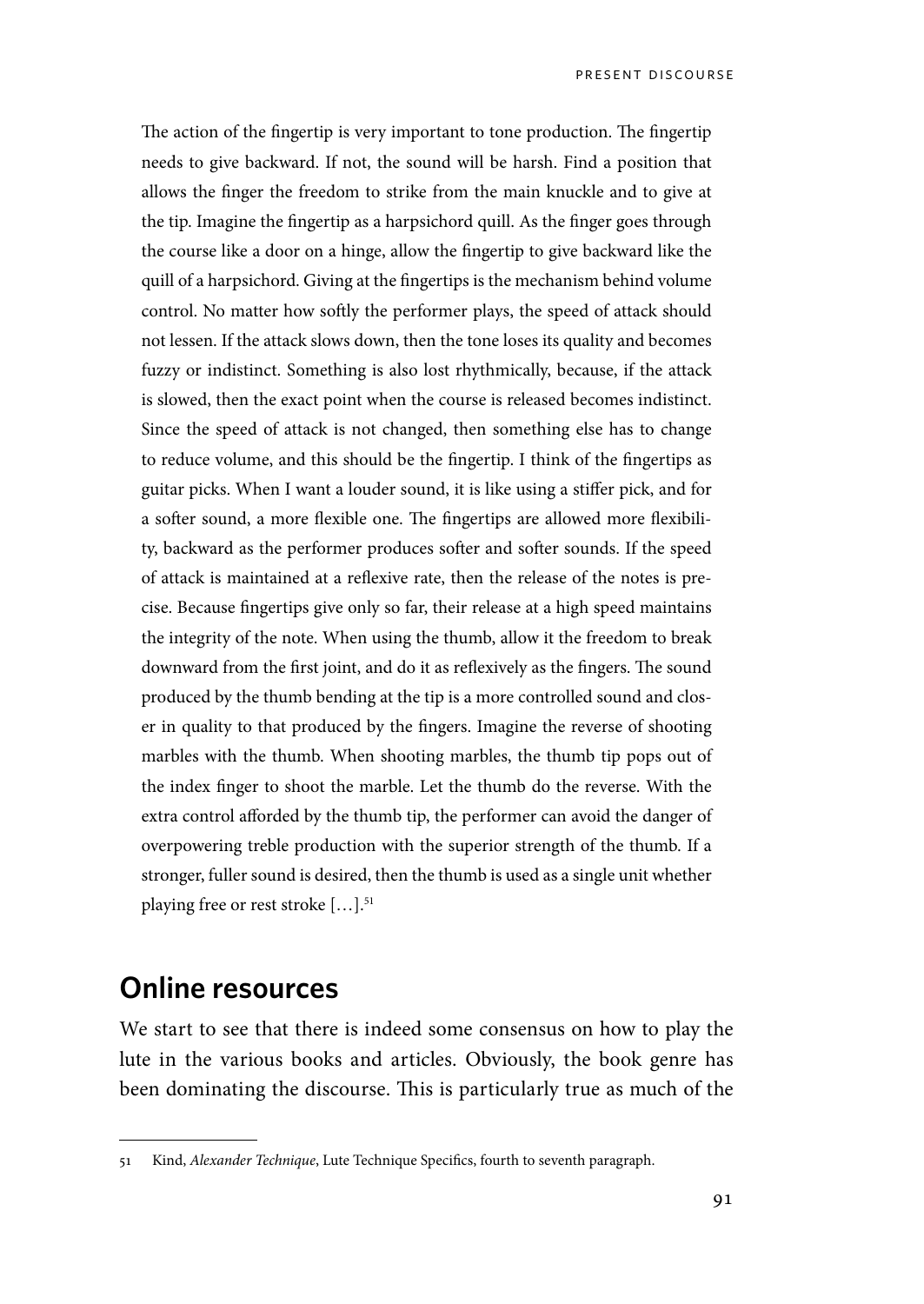literature is driven by a mechanical understanding of the subject which needs a certain amount of space to unfold properly, with all the necessary pedagogical aids. It is possible to assume that online sources could provide enough space (arguably infinite space, in fact) to have a similar discourse unveiled, also including audio-visual material. Indeed, we do find several online sources treating lute music manuscripts, but surprisingly few direct themselves explicitly towards tone production. Those of interest in the present context are those sources where we can both see and hear how tone is produced. I will name a few of them here to exemplify.

Stefan Lundgren, mentioned several times above, provides a website called *luteonline.se* containing 'six short lute lessons,' but these contribute little compared to his written works. In the second lesson on the right hand we read that one should '[h]old the lute from the end of the body. Place the tip of the little finger on the soundboard between the bridge and rosette about two centimeters away from the first course. The fingers are held more or less parallel to the strings  $[...]^{32}$ 

David van Ooijen also presents his perspectives on tone production on his YouTube channel. Among numerous films of performed music, we find three films directed at playing technique. The notable film related to the right hand is a sort of recorded 'slideshow,' with interchanging texts, photographs and audio-visual material. In the transcription below we find instructions that conforms with earlier presented literature. Here we are asked to play both strings of each course with all fingers:

This is about making a good tone on your lute. Make sure you feel *both* strings of a course, when you touch a course. Make sure you press *both* strings towards the top of the lute. Make sure you release *both* strings at the same time. Place the lute on your lap, top upwards, facing you. [Photograph.] Put your index finger on both strings of the second course. [Photograph.] Press both strings towards the top. [Photograph.] When your finger is almost touching the top, release both strings by turning the finger in the direction of the third course. [Film.] Do the same with the thumb. [Photograph.] Move the thumb in the direction of the first course. [Films.] Only then hold the lute in your usual way. Play slowly with alternating finger and thumb, producing the

<sup>52</sup> Lundgren, *Lesson Two*.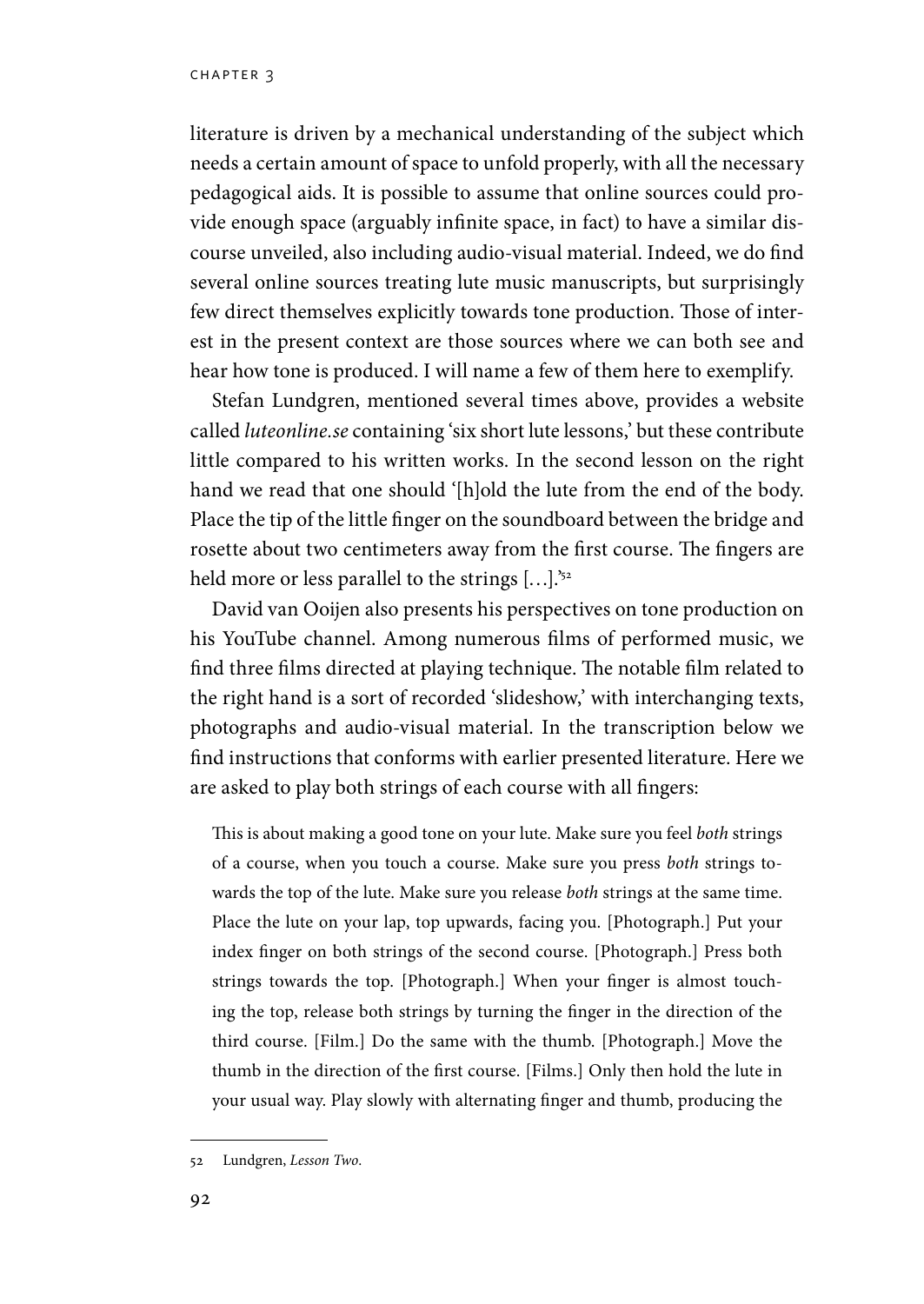tone you just made. [Film.] *Tone Production on Renaissance Lute*, David van Ooijen, lute, www.davidvanooijen.nl.<sup>53</sup>

Elisabeth Pallet presents a lute tutorial on her *luteweb.com*. With only a few hints on tone production (e.g. 'It is important to have control over the sound, allowing the player to express a warmth and intimacy in terms of a musical expression'54), she only directs the reader to the basic concept of lute technique and some historical quotes.

## **They all agree? Then what?**

Apparently, most of the literature mentioned in this chapter is in agreement (with few exceptions). This is highly interesting. Clearly, the Renaissance lute has been given most attention and the Baroque lute has been comparatively left more aside. When comparing the treatises to the material unveiled in Chapter 2, we notice how much has been added to the discourse according to modern taste and logic, and that the Renaissance sources are closer to the historical sources than the later Baroque lute instructions (cf. placing the hand between the rose and the bridge in most modern literature versus close to the bridge in historical sources). Modern practice, then, is distinct from historical practice not only in temporal location and situation, but also in their parallel development with each other, without necessarily being equally related at all times. Based on everything that I have discussed so far, and from what the science of interpretation has taught us through time, this is no surprise, but what is noticeable is how much modern literature gives an authoritative impression of the past. What I mean by this is that we can easily get the impression that what is described in present instruction books is how it actually was. We soon get a comforting sense that, by following the text of the authors (whoever we choose to follow), we are indeed learning historically-correct practices rather than modern interpretations and

<sup>53</sup> van Ooijen, D., 'Tone Production on Renaissance Lute,' YouTube video, 56'42", posted by 'Lute Lessons,' 13 May, 2012, URL: https://youtu.be/eAiLytW3Dzs.

<sup>54</sup> Pallett, E., 'Tutorial,' *luteweb.com*. Retrieved 6 September 2017, URL: https://luteweb.com/ lute-tutorial/tutorial/.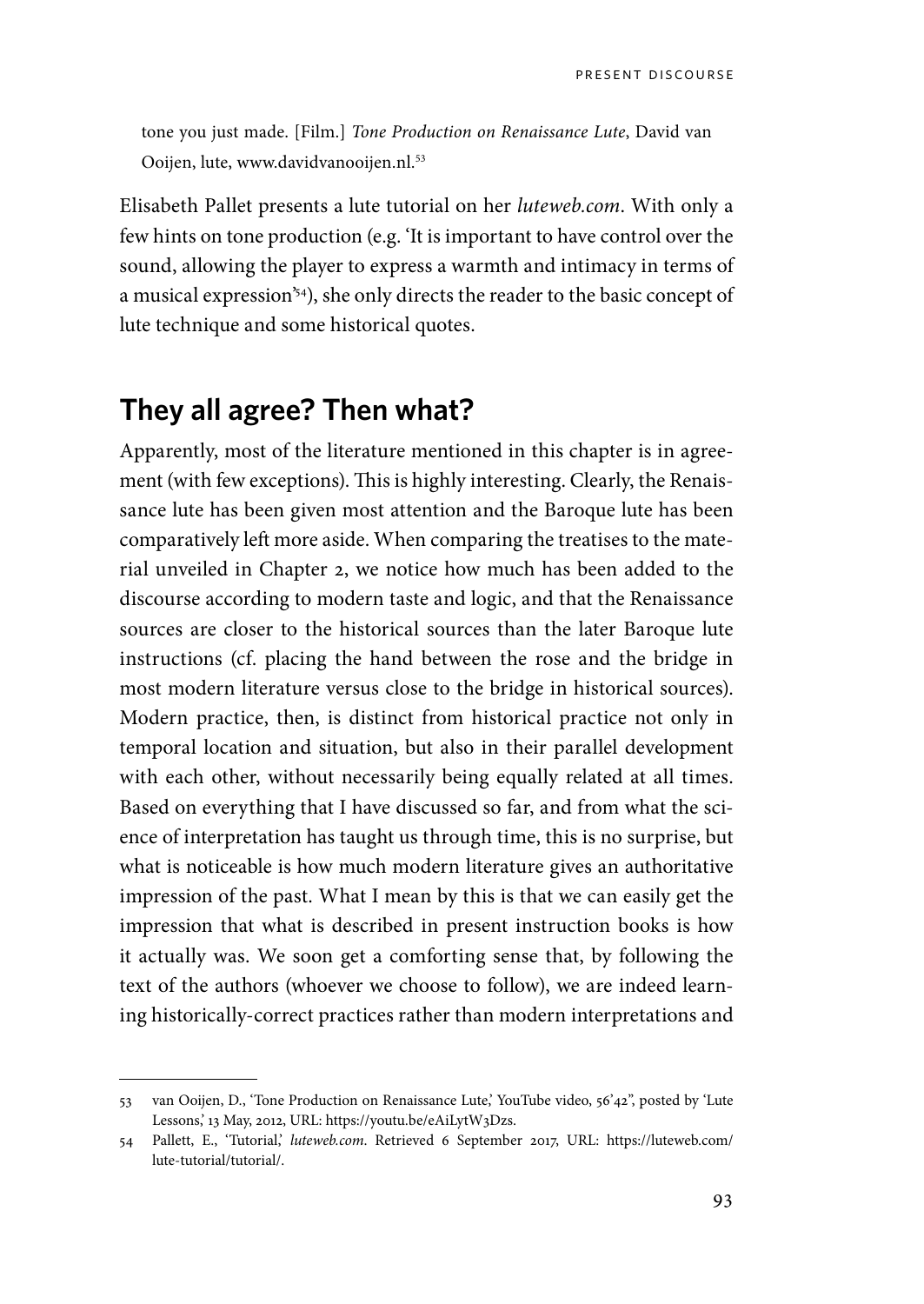re-contextualisation of historical sources. Here, we can further identify two strands of literature. Firstly, the 'this is my opinion regardless of (explicitly presented) history' approach; and secondly, the 'this is a historical stance without problematising or openly re-contextualising in relation to modern play' approach.

From a publisher's perspective, it is also interesting to notice how the presentation of these materials does not get the same amount of editorial attention as other literature traditions. Several examples of the literature presented here are self-published, with spelling mistakes and linguistic inconsistencies (in addition to what has been shown in this chapter) that a larger publication machinery would have edited out. This is not interesting *per se*, but it does say something about the process it underwent before being published, because spelling and grammar are easy matters to detect in the traditional editorial and peer-review processes. The statements and approaches presented are more directly transmitted from the author to the reader and, in that sense, more personalised. This is even more true for online resources where there may be no external editorial work whatsoever, such as YouTube-channels, personal websites, blogs, etc.

What is often offered are truths, codes of conduct in which the receiver is to have a certain understanding of the theme to gain a new 'correct way of doing things.' It is an offering from one musician to the other, and it is practical in the sense of the performing conditions rather than the sonic. There is little criticism amongst the sources. Even if Poulton and Serdoura, for instance, provide good historical foundations for their arguments, they only present sources which seemingly support their school of thought. There seems to be no tradition of constructive thinking where a 'truth' is built piece by piece, but rather a manner of stating 'the proper way' and which selected sources support that practice. There is suspiciously little contradiction presented. 'The finger is to be placed here' one source may state boldly, but on the grounds presented in the previous chapter we see that practices were varied within the assigned epochs, as well as between them. What happens is a pedagogical upbringing into 'my way of doing things' rather than giving the reader different perspectives from which they can form their own, informed approach. In this way, they also speak to a certain social group. This is where it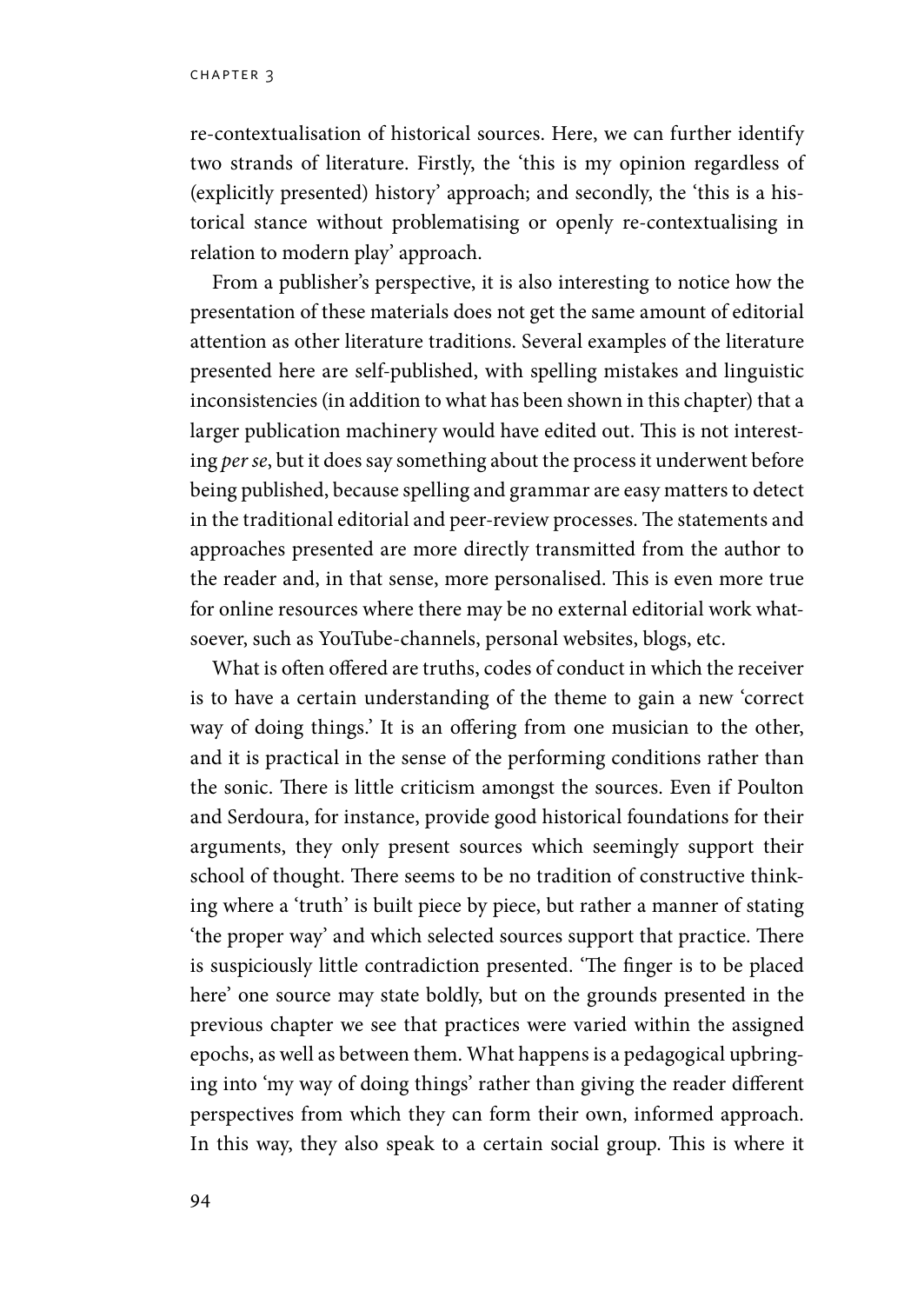becomes interesting to see how some literature uses the Classical guitar to guide the performer over to the lute, based on previous experiences and common bases of knowledge. Others seem to deliberately reject speaking about the classical guitar, to show that this is, indeed, something else. It is a practice of its own, not to be confused with the modern guitar. Not talking about the guitar is also a way to distance oneself from it; 'the guitar is not even part of the lute discourse, because ….' Already at this level, the reader is being guided towards a certain understanding of the relation between modern and historical practice, and how we approach it today (according to each individual author). (Of course, when looking at the publishing tradition critically, I also acknowledge that this book that I am writing also offers a certain world view based on my perspective on matters and is, in this respect, no better than others.)

One of the greatest obstacles to writing about tone production, as we have seen, is the nature of literature itself. It is troublesome to write about and 'read' sound because we cannot ensure that the reader understands our words exactly how we intend. Signs and signifiers are culturally and linguistically dependent, and words can be understood differently by various readers, even when resorting to onomatopoeia. Rhetorically, what timbre and tone colour does 'BAAAANG' have? How loud is it? Is it a positive sort of sound, such as a balloon exploding during children's play at a party? Or the more alarming sound of a gas explosion? This is, of course, an old discussion in theory, treated by prominent authors such as Barthes, Derrida and others, but it presents important perspectives to tone production mediated through literature. Here we find a prominent difficulty in our discourse; we have to ask ourselves what is *not* being said, and what is being taken for granted or neglected. Theoretically, what appears in-between literature and sound, theory and practice, are perhaps the most important aspects to address; that is, how the in-betweens shape the discourse and the artistic value of the undecidable. This is where a meta-discussion, above the Classical-guitar-or-not-perspective, is needed.

Both the Early Modern period and the present time have witnessed the introduction of new sound ideologies. The harpsichord made its entrance in the Early Modern period, around the same time that tone production